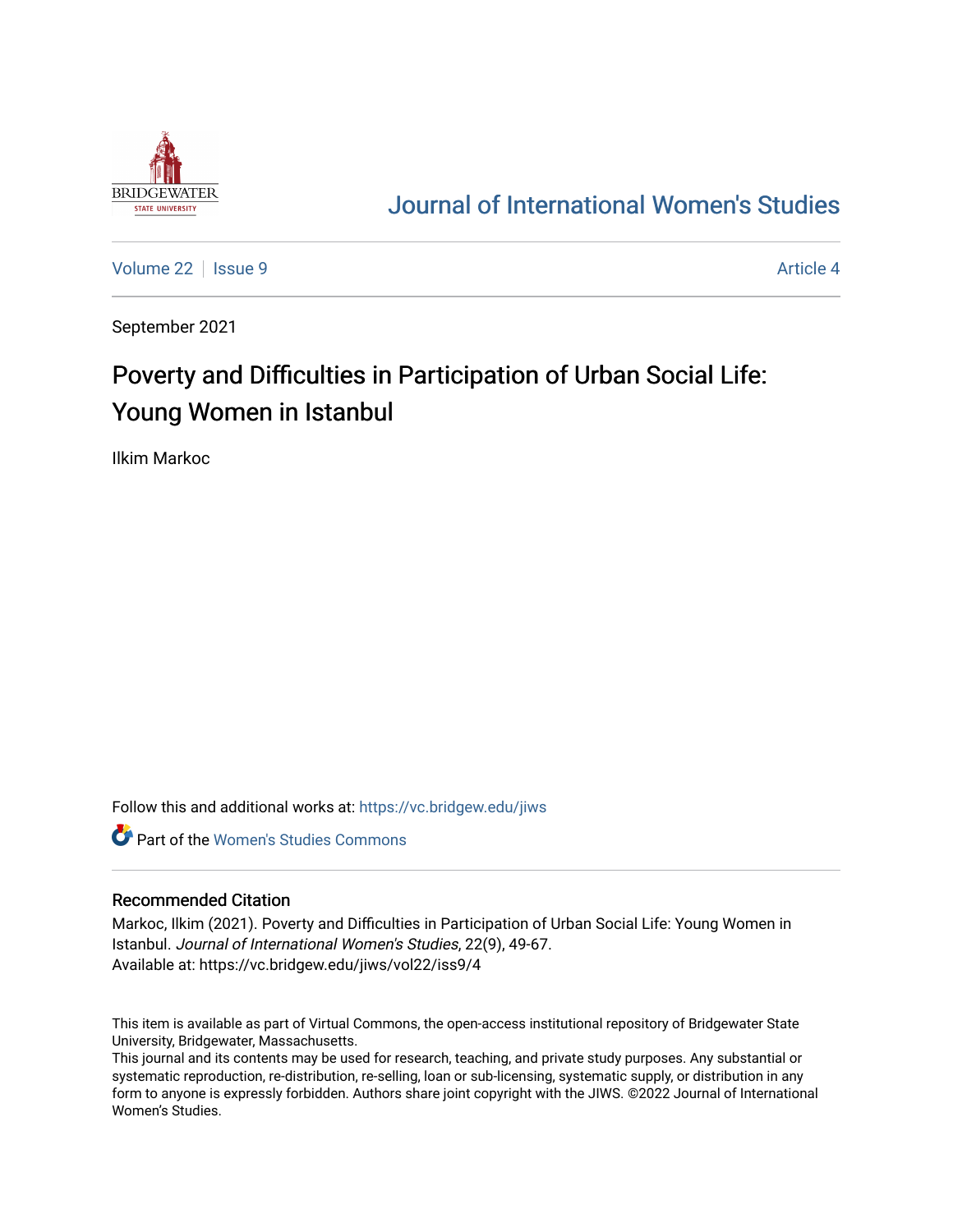Markoc: Poverty and Difficulties in Participation of Urban Social Life: Young Women in Istanbul

This journal and its contents may be used for research, teaching and private study purposes. Any substantial or systematic reproduction, re-distribution, re-selling, loan or sub-licensing, systematic supply or distribution in any form to anyone is expressly forbidden. ©2021 Journal of International Women's Studies.

#### **Poverty and Difficulties in Participation of Urban Social Life: Young Women in Istanbul**

By Ilkim Markoc<sup>[1](#page-1-0)</sup>

#### **Abstract**

Women's poverty has long been a topic discussed in worldwide literature. However, no recent study has been conducted which examines the causes and outcomes of women's poverty in Turkey. The objective of this study is to reveal the obstacles young women in Istanbul's Bagcilar District face in seeking to develop urban lives due to poverty. Accordingly, there is a need to contextualize geographically and provide rationale for the case study area: Bagcilar was selected for the field study because it has one of the largest population of immigrants as well as one of the cheapest levels of rent in the city. Methodologically, one-to-one semi-structured, in-depth interviews were conducted with 23 young women aged between 18 and 24. All interviewees have attained only low educational levels and all are employed in the textile sector. In-depth interviews were analyzed and interpreted, and themes and codes were generated accordingly. Themes were derived from most common statements and the most common ciphers in the statements created the codes. The paper reveals the 7 themes obtained from the case study: T1- Lack of education due to financial difficulties; T2- Being responsible for domestic chores and earning a living for the family; T3- Women's lack of freedom in spending the money they earn; T4- Patriarchal family structure; T5- Socialisation limited to relatives; T6- Living within the geographical borders of the neighbourhood; and T7- Active social media usage. This study determined that young women in Bagcilar have difficulty in physically participating in social activities. Poverty and patriarchal family structure were determined to be contributing factors. The unique contribution of this study to the literature is that it reveals how young women in a society with a high poverty rate and gender inequality actively participate in civil society through virtual platforms.

*Keywords*: Participation, Poverty, Young women, Patriarchal family structure, Istanbul

#### **Introduction**

Gender inequality is a complex phenomenon that can be seen in organizational structures, processes and practices (Stamarski & Hing, 2015). Gender inequality acknowledges that [men](https://en.wikipedia.org/wiki/Men) and [women](https://en.wikipedia.org/wiki/Women) are not equal and that [gender](https://en.wikipedia.org/wiki/Gender) affects an individual's living experience. These differences arise from distinctions in biology, psychology and cultural norms. Some of these types of distinctions are empirically grounded while others appear to be socially constructed. Studies show the different lived experience of genders across many domains including education, life expectancy, personality, interests, family life, careers and political affiliations.

<span id="page-1-0"></span> $1$  Ilkim Markoc received a bachelor's degree (2007), a master's degree in Architecture from Uludag University Faculty of Architecture (2012) and a Ph.D. degree in Architecture from Yildiz Technical University Faculty of Architecture (2017). She has national and international studies about housing, virtual space, urban redevelopment and housing sociology. Ms. Markoc's academic career started in 2013 at Yildiz Technical University, Department of Architecture Building Science Unit. Since 2013 she has been a full-time academician in YTU.

Journal of International Women's Studies Vol. 22, No. 9 September 2021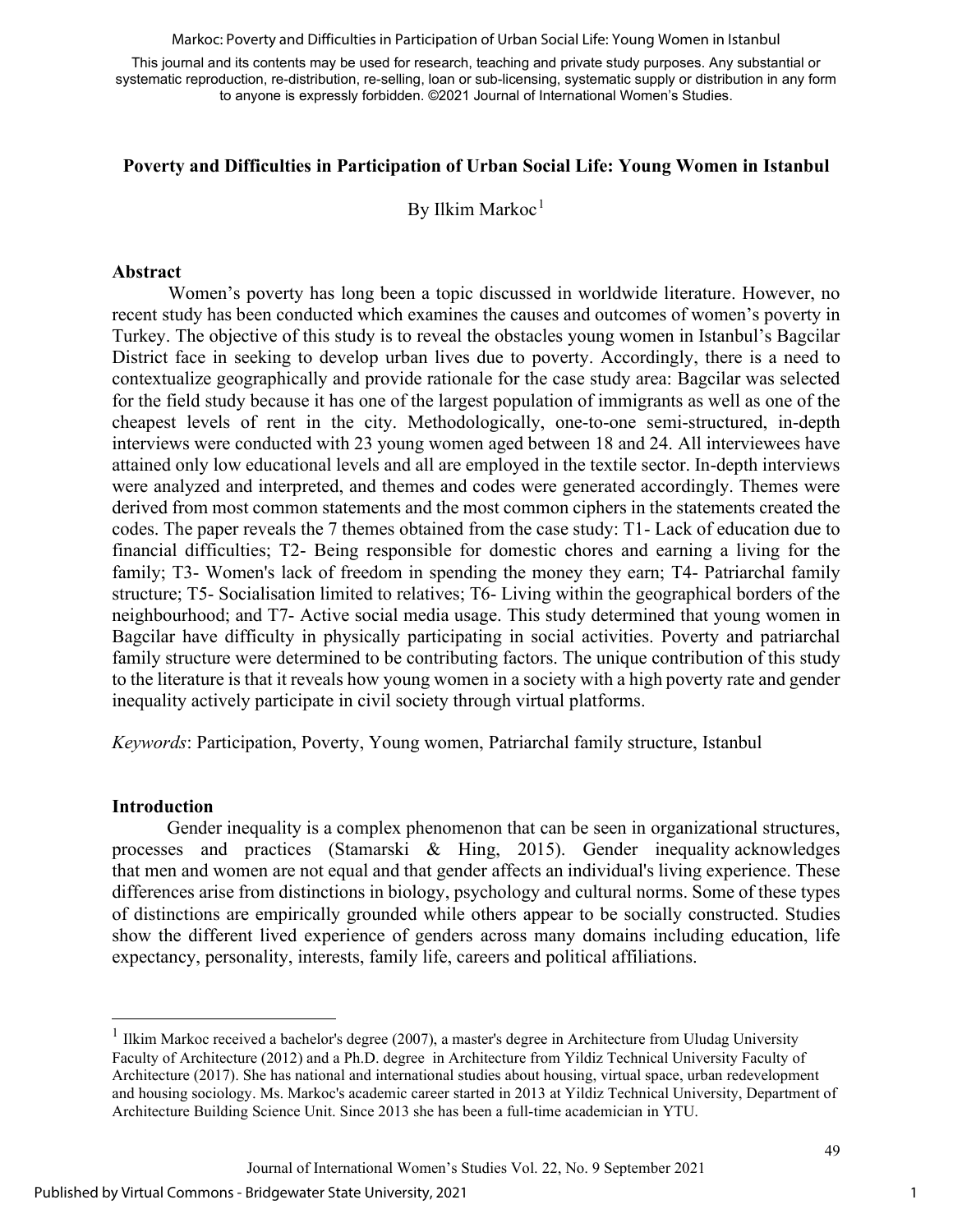Gender inequality is a phenomenon discussed in the literature that demonstrates males and females are not equal in the context of rights and responsibilities (Stamarski & Hing, 2015). For this reason, the quality of life of males and females differs in biology, psychology and cultural norms (Vlassoff, 2007). These differences are socially built and can be observed in many domains, including education, life expectancy, personality, interests, family life, careers and political connections (Ellemers, 2018).

Poverty is a state in which one lacks essentials for a minimum standard of living. The term not only refers to the lack of possession of fundamental needs, but also encompasses deprivations in other areas such as education, health and life expectancy (Sanchez-Martinez & Davis, 2014). Despite the worldwide growth in income over the past 50 years, poverty remains the most crucial problem of our time. Within Turkey, unjust distributions of income, economic crisis and failed social policies aggravate the effects of poverty (UNDP, 2015).

Poverty of women worsens pre-existing levels of gender inequality. International studies show that more women live in poverty than men (Bradshaw et al., 2017; Chant, 2014; Chant & Katu, 2015; Chant, 2016; Hyejin & Kim, 2015; Malgesini & Babovic, 2018). Moreover, as Bradshaw et al. (2019) notes, poverty has, even within the same household, a more significant impact on women than men. Also, both gender and educational inequality are inversely correlated with a society's level of development (Kim et al., 2018). Gender inequality is experienced differently across different cultures (Kinias & Kim, [2](#page-2-0)012). Within less-developed regions<sup>2</sup>girls are compelled to work either outside their homes for meager wages or in their own homes for free from a relatively young age (ILO, 1996). Cinar (2020) further notes that in patriarchal families, girls submit to the wills of their fathers and brothers; the women after that submit to the will of their husbands when they marry. In societies with a patriarchal structure such as Turkey, honor is equated to men's control of females' bodies and sexualities. The measure of the woman's relationship with the opposite sex and the extent to which she protects her body from the opposite sex shows her level of honor (Hamzaoglu & Konuralp, 2019). However, defending their honor limits women's abilities to social participation (Gocmen, 2014).

Social participation is an important determinant for wellbeing (Nordbakke & Schwanen, [2014\)](https://link.springer.com/article/10.1007/s12126-017-9296-4#ref-CR26). The concept of social participation in this study entails social contact, contributing resources to society as well as receiving resources from society (Levasseur et al. 2010).

Poverty directly or indirectly prevents individuals and families from participating in social activities (Offer, 2012). In general, social exclusion means that individuals or families are deprived of the ability to build social bonds within their society (Mood & Jonsson, 2016). Social exclusion affects women and children to a greater extent than men. Whereas men somehow manage to find ways to participate in social interactions (Stamarski & Son, 2015), women who are economically and socially disadvantaged lead more isolated lives. Poverty can be both a direct and indirect obstacle that prevents women's social participation, and women who cannot participate in social life struggle with poverty and are trapped in a vicious cycle (Dieckhoff & Gash, 2015).

The objective of the study is to establish the relationship between poverty and social lives among a small sample of migrant women working textile jobs that do not require qualifications. A

<span id="page-2-0"></span> $2$  The term Less Developed Regions (LDRs) has been determined by means of development indicators, whereby the performance of each region is evaluated against the national average. Regional disparities in Turkey can be characterized in terms of: 1) demographic disparities, including migration and urbanization 2) economic disparities, including industrial and agricultural features, income and employment 3) disparities in infrastructure, including all public services (Balkir, 1995).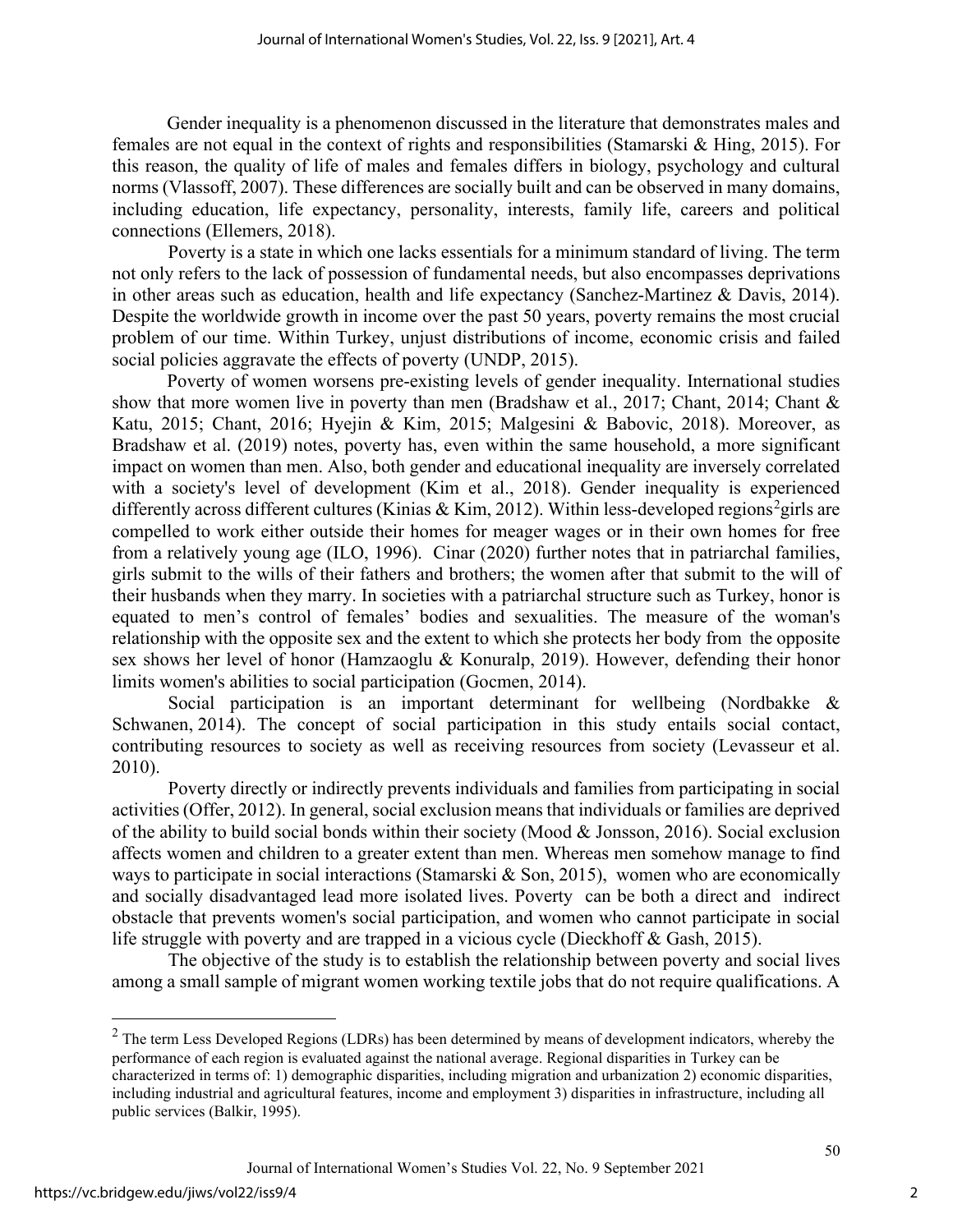literature review was completed to reveal both causes and consequences of economic, social and political elements of poverty among women. The Bagcilar District of Istanbul was selected as the population of the case study because it is one of the poorest districts in Istanbul due to the high immigrant population, high population density, cheapest rental prices and the low levels of education amongst residents.

Methodologically, one-to-one, semi-structured in-depth interviews were conducted in April 2019 with 23 young women between the ages of 18 and 24 who resided in the Demirkapi Neighbourhood of Bagcilar District. As of August 2019 the interviewees were all primary school graduates, and were working for minimum wage in the textile sector. In-depth interviews were structured into three categories: (1) demographic information, (2) poverty and (3) participation in urban social life. Qualitative raw data collected in the field study was processed using the content analysis method. After that, the paper reveals the 7 themes obtained from the case study: T1- *Lack of education due to financial difficulties; T2- Being responsible for domestic chores and earning a living for the family; T3- Women's lack of freedom in spending the money they earn; T4- Patriarchal family structure; T5- Socialisation limited to relatives; T6- Living within the geographical borders of the neighbourhood and T7- Active social media usage.* In the results and discussion section, these themes have been analyzed within the literature. This study determined that the social participation of the young women participants was limited to home visits with trusted relatives, and their urban participation is low. This study concluded that many women who live under the pressure of poverty and gender inequality might demonstrate a high incidence of social media use as a means of liberation from their unsatisfactory living conditions. The young women mostly engaged with Instagram and shared photos and comments as a means to fulfill their desires to express themselves.

#### **Materials and Methods**

#### *Poverty of Women*

In some patriarchal cultures, such as Turkey, gender inequality aggravates the effects of poverty (Fisher & Naidoo, 2016). Gender dynamics and poverty are two separate forms of disadvantages faced by women (Marcella et al., 2016). Gender typing refers to a person identifying themselves as male or female according to the social or cultural definition of male or female (Athenstaedt et al., 2004). Gender-typed actors further worsen the effects of women's poverty (Bradshaw et al., 2019; Chant & Sweetman, 2012).

The most apparent reasons for women's susceptibility to poverty are (1) Responsibilities undertaken by women at home relating to reproductive tasks is very time consuming and women have fewer opportunities to generate incomes from their efforts than men; (2) Even when women are able to earn income, they have limited control over how it is spent and (3) Women are more inclined to base their decision-making with the aim to improve the well-being of others instead of themselves. These self-sacrificing attitudes are attributed to women's maternal virtues. In this manner, the meaning of being a woman is conceptualized. The woman, especially in the patriarchal family structure, is obliged to make this sacrifice. In these kinds of families, the primary duty of women is giving birth to the children who will continue their lineage and taking care of them. This situation is not just a distribution of tasks specific to the lower-income group. The woman is also responsible for the layout and cleanliness of the housing space and the household's overall health. The woman who joins the working life by transferring these responsibilities to other family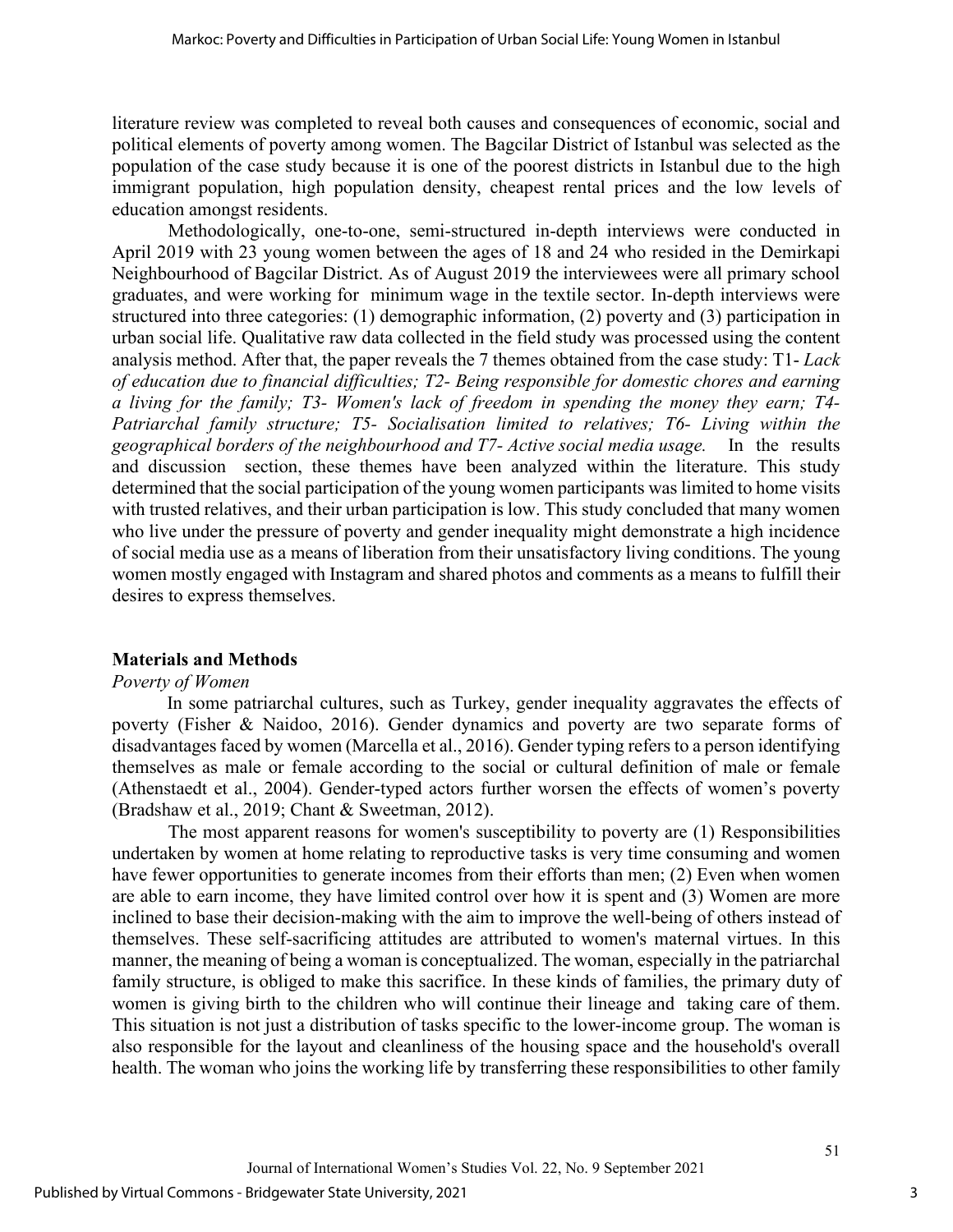members (mother, mother-in-law, etc.) or who are receiving professional support is condemned in the society for not fulfilling this sacrifice ultimately (Chant, 2006, 2008, 2014, 2016).

Experimental studies have shown that the informalisation of the global labor market, which has been occurring at increasing speed since the 1980s, is a fundamental factor for the rising number of women who participate in the labor force (Roantree & Vira, 2018). According to Avolio and Di Laura's study (2017), women's participation in social life worldwide had improved by the 1980s, whereas men's social participation had worsened as many of the works traditionally undertaken by men began to be feminized.

In less developed and developing countries, most women are employed either as subcontracted workers or in home-based work. There is a high level of exploitation in subcontracted employment models as women have to work in low-paying jobs for long hours and generally lack any legal security or union rights (Bonnet et al., 2019). Although men and women may have similar workloads, women are paid less than men. These differences between men and women are common in the informal sector (Raskin, 2006).

Women not only work outside the home, but also complete household chores and take on the responsibility of reducing expenses. Women make more significant efforts to make adjustments and counteract household poverty than their male counterparts (Cerrato & Cifre, 2018). The poverty experienced by women is the result of them being paid lower wages than men for the same jobs and having fewer opportunities to work in higher-wage jobs in occupations that are generally considered to be men's professions (Deere et al., 2012; Murphy, 2015).

Women's poverty has become conceptual and constitutes an obstacle to women's social life participation, especially in a patriarchal society. Female poverty and social inclusion difficulty can be considered as two concepts that cause each other. A woman who cannot participate in urban social life lives the effects of poverty deeper and feels the exclusion by not getting out of the poverty wheel that she is in.

## *Social Participation*

#### *Participation*

"Participate" is a very commonly used verb in our daily lives; however, this term has a rather unclear meaning when used to describe people's social lives. The content and limits of participation may vary depending on the responses given to the questions of who will participate in what, where, when and how (Piškur et al., 2014).

Among these different types of participation, it can be said that total participation represents a form of democratic governance. Social participation is generally related to an individual's economic status and living space. An individual's initial social participation takes place when he or she starts interacting with other people that share the same living space. A living space can be identified as the environment where human affairs take place and can vary from urban spaces to private or virtual spaces. As one's intellectual capacity increases, his/her living space and communication network also expands. The living space of an individual living in a rural area is limited to family and relatives, whereas it is much more extensive for those living in urban spaces where intellectual capital is most excellent (Ferragina et al., 2013). Social participation takes place at household, community and urban scales. Advances in communication technologies in recent years have enabled social participation over virtual platforms on a global scale (Elhai et al., 2017).

Participation is an essential tool that can improve the living conditions of disadvantaged groups; however, non-functional and target driven participation has no social value (de Graaf et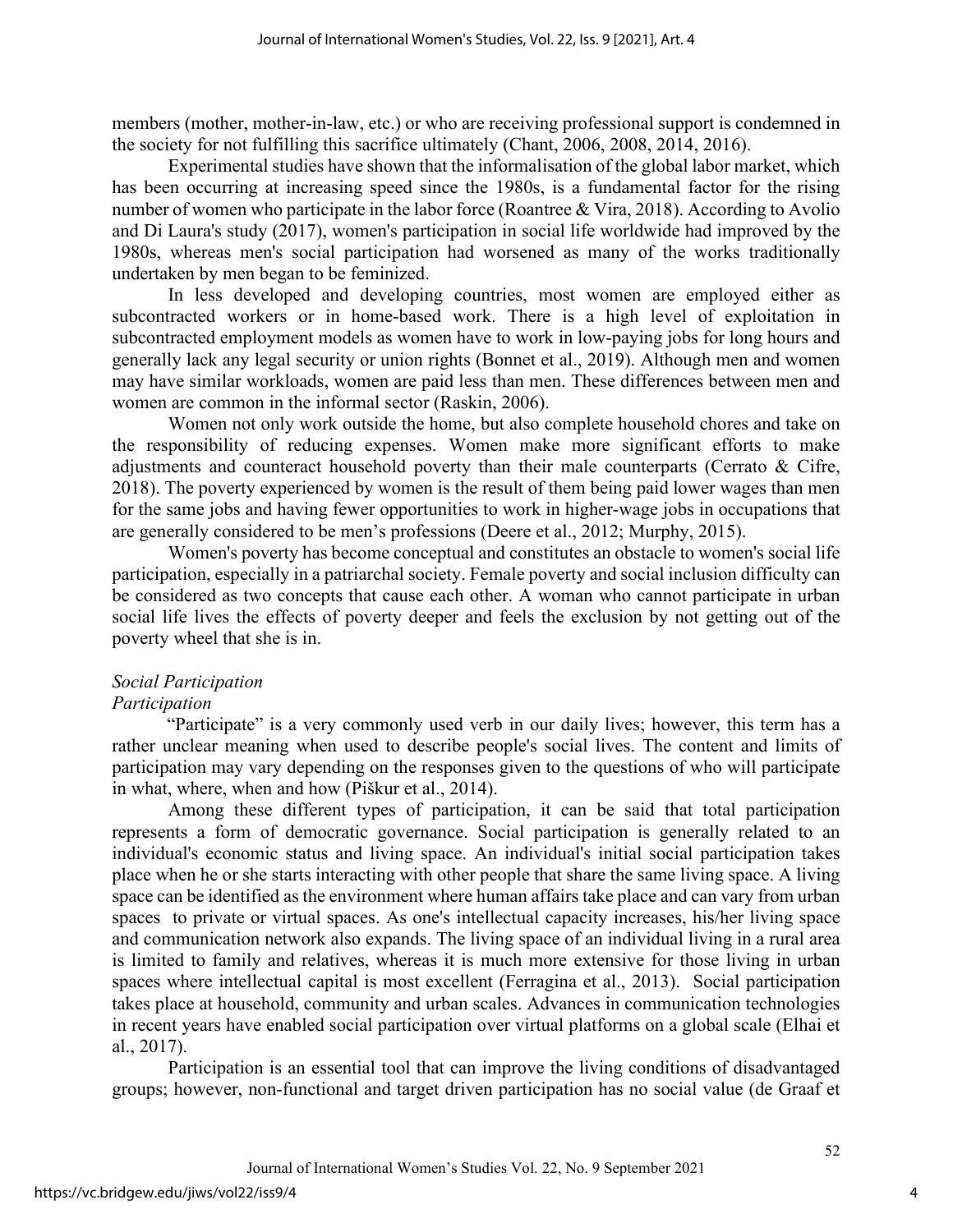al., 2015). An example of tokenism is seen in the participation of young women in daily urban life. The tokenism context is used here for situations where women are given some rights, but little or no opportunities to present their opinions. It is impossible to expect any social benefit from an environment in which individuals are only allowed the freedom of tokenistic participation (Percy-Smith, 2015).

In reality, since the poor are socially excluded and economically dependent, they are unable to exercise the equal rights and powers afforded to other people in terms of decisions made concerning social matters. Occurring along with social exclusion, the rise in social isolation and the weakening of social participation contributes to the severity of poverty (Ayllón & Gábos, 2017).

Genuine participation is not learned through given rights, but instead is learned by experiencing participation from an early age. Participation practices in formal education at school and other social organizations have an essential function in achieving social participation and gaining a democratic identity. In this case, the importance of education emerges and it is seen that some social barriers have disappeared with education. In patriarchal societies, these barriers to both education and participation are more pronounced for women. It can be said that tokenistic participation has no social value in the absence of a tool like real participation which improves people's living conditions.

#### *Participation of Women*

Gender discrimination refers to the unequal treatment of people who are equal or similar and is a problem that prevents women from social participation (Fontanella et al., 2020). Gender inequality in the field of education refers to individuals being deprived of educational essentials based on their gender (Lörz & Mühleck, 2019). Particularly in conservative societies, traditional gender roles encourage boys to study and have a profession whilst girls are encouraged to attend to household chores rather than going to school. Accordingly, men receive better education and are educated for extended periods of time compared to women (Caner et al., 2015).

There is a reliable and positive link between education and women's participation in the labor force. (Rocha & Latapí, 2016).Men in the family support the idea of women earning income by participating in the labor force; however, they neither modify their traditional attitudes and behaviors towards their wives' careers nor their approach to helping with household chores (Cerrato & Cifre, 2018). Furthermore, since men are still considered to be family heads in patriarchal family structures and have to earn a living for the family, women are the first to be dismissed from work during economic downturns (Liu et al., 2017). Today even women who have successful careers still face gender inequality (Kossek et al., 2017).

Discrimination against women in this arena includes restraining their ability to act freely and independently; requiring women to be mindful of how they dress, talk and behave and imposing other restrictions as to how they express themselves (Kingsnorth, 2013). Within such social situations, women are attributed to fundamental roles such as being a daughter, sister, spouse and/or mother. Women are expected to help more with household chores than their brothers do; to remain in the background behind the husband as the head of the family and to bear most of the responsibility for childcare (Mirza, 2017). Another issue related to gender inequality that women encounter in their daily lives is violence. Violence against women is somehow an accepted behavior equivalent to ignoring or denying the harm in patriarchal family structures (Malgesini & Babovic, 2018).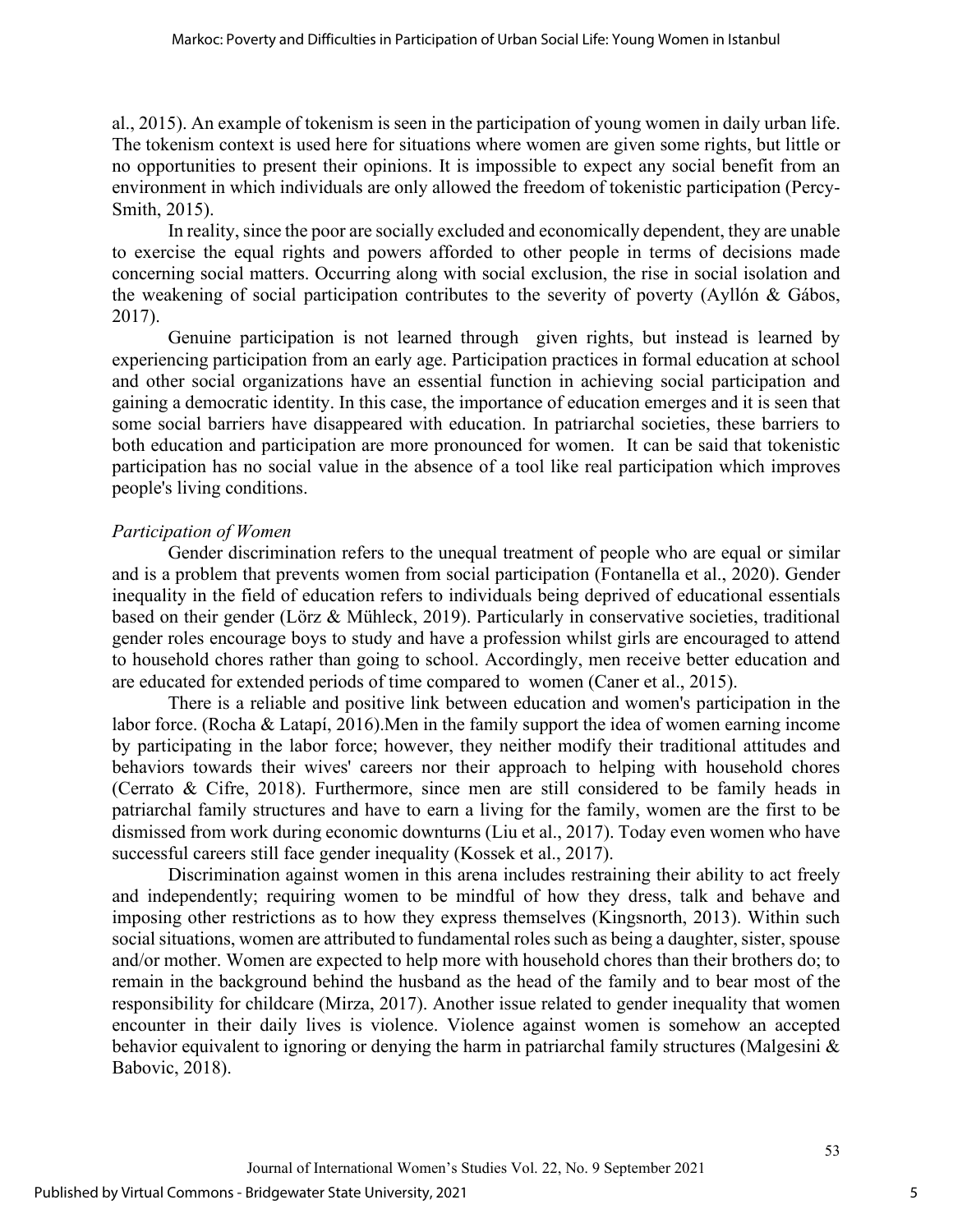As in other developing countries, gender roles in Turkey are defined mainly by the fact that it is a patriarchal society, and women's primary role is to take care of their families and homes. Most woman accepts her social position without questioning due to the socialization and education she has received, and she cannot benefit from the advantages that her work-life brings since her responsibilities have increased. Women's indifference to society and themselves creates a vicious cycle. The eegalitarian policies targeting women seem difficult to achieve under these conditions (Caner et al., 2016; Enneli & Enneli, 2017, Gecgin & Taskiran, 2018).

#### *Method*

The snowball sampling technique was used to target and select participants. Semistructured in-depth interviews were conducted face-to-face with 23 young women between the ages of 18 and 24 that resided in the Demirkapı neighborhood of Bagcilar District. The participants were all primary school dropouts or graduates who were working in the textile sector for minimum wages. One-to-one interviews were conducted in August 2019 at participants' places of residence. In-depth interviews were structured into three categories: (1) demographic information, (2) poverty and (3) participation in social activities. Qualitative raw data collected in the field study was processed using the content analysis method. This resulted in the emergence of a series of codes and themes. Processed field data were compared with existing literature, and specific conclusions were reached concerning the conditions of young women living in poverty in Istanbul and their low level of participation in urban social life.

#### *Bagcilar District*

Bagcilar is located on the European side of Istanbul (Figure 1). Bagcilar's population was low in the 1950s; however, since the start of squatter housing in the 1960s, it there has been a large number of migrants to the region. By the 1990s, the district was turned into a very large village, but lacked required planning and infrastructure. Bagcilar is one of the poorest districts of Istanbul due to its high migrant population rates, high population density and residents' low educational levels. Bagcilar has the lowest level of rent rates in Istanbul (Central Bank of the Republic of Turkey Data System, 2019).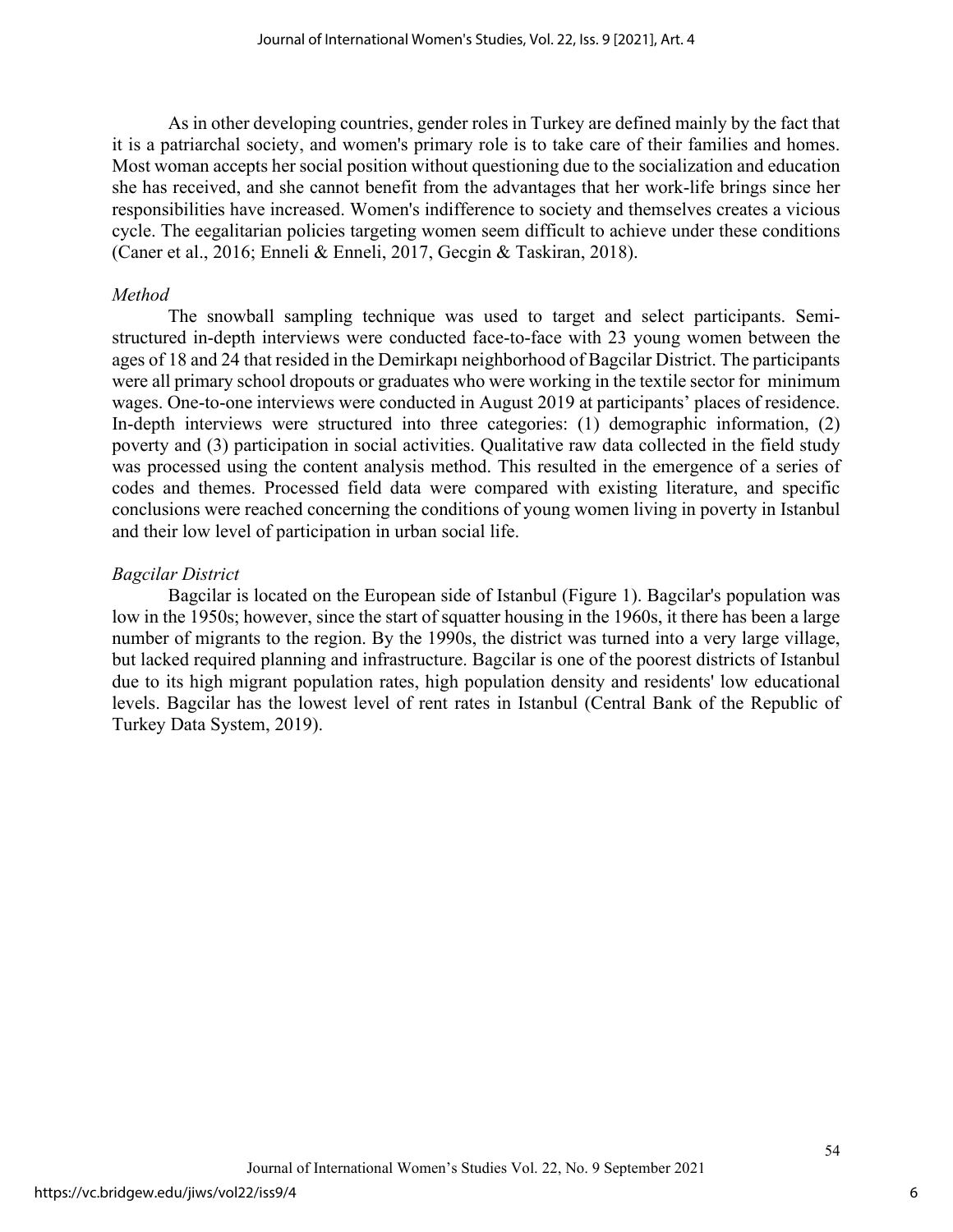

**Figure 1: Bagcilar's Location in Istanbul** 

Source: Google Earth, January 6, 2020.

Textile is a developed sector in Bagcilar. A total of 9.8% of the Istanbul textile sector containing with 399 enterprises, is located in Bagcilar. These enterprises employ unqualified workers, a majority of whom are poorly educated and live in the district. With 21641 people employed in the textile sector, Bagcilar is the largest of Istanbul's textile areas (10.67%) based on the number of people employed (ISO Report, 2014).

#### **Results and Discussion**

In-depth interviews were analyzed and interpreted. Then, themes and codes were generated accordingly. Themes were derived from most common statements, and the most common ciphers in the statements created the codes. Table 1 presents the themes and codes.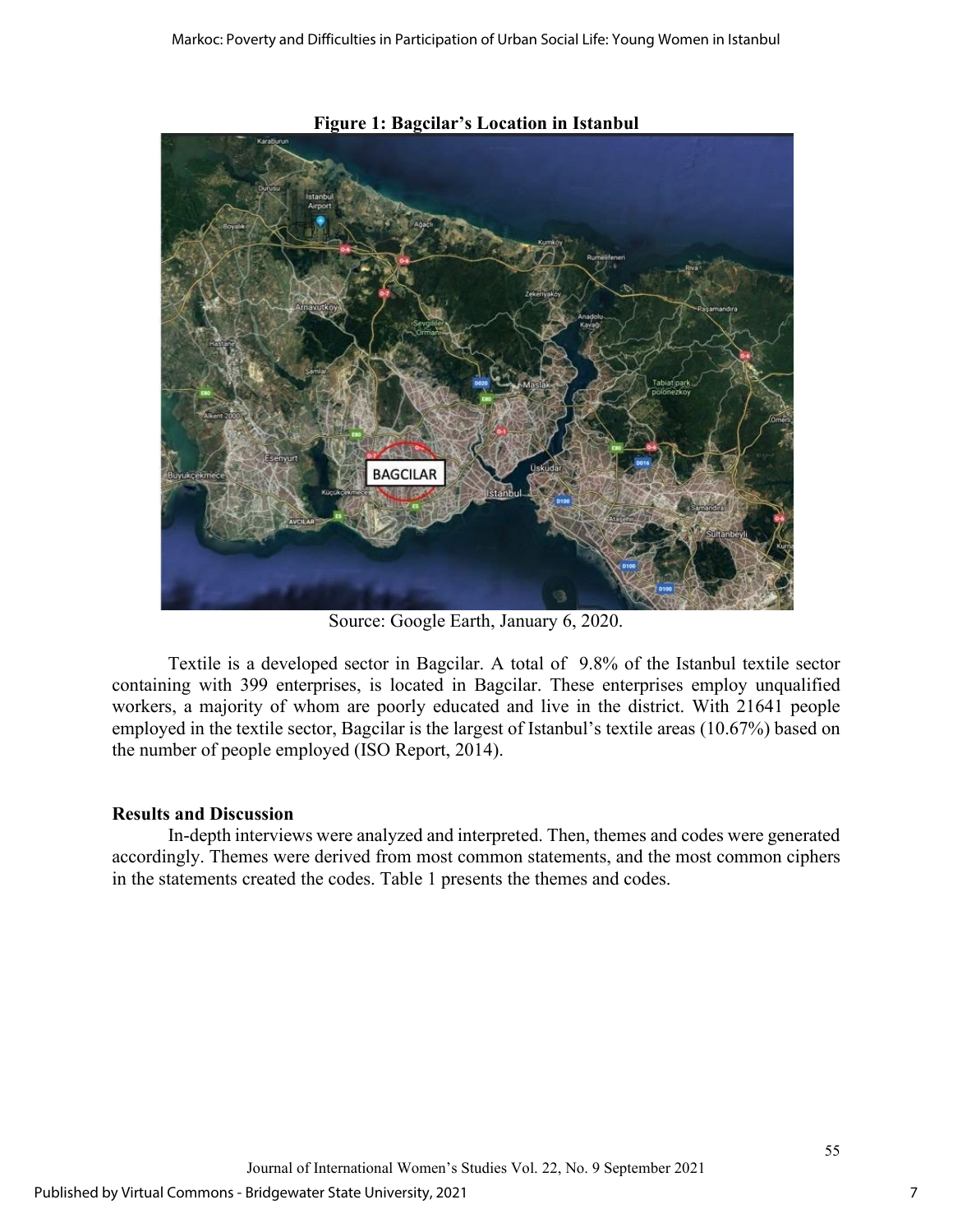|                               | <b>Themes</b>                                                                  | Codes                |
|-------------------------------|--------------------------------------------------------------------------------|----------------------|
| T <sub>1</sub>                | Lack of education due to financial difficulties                                | <b>POVERTY</b>       |
| T <sub>2</sub>                | Being responsible for domestic chores and earning<br>a living for the family   | <b>POVERTY</b>       |
| T <sub>3</sub>                | Women's lack of freedom in spending the money<br>they earn                     | <b>POVERTY</b>       |
| <b>T4</b>                     | Patriarchal family structure                                                   | <b>PARTICIPATION</b> |
| T <sub>5</sub>                | Socialisation limited to relatives                                             | <b>PARTICIPATION</b> |
| T <sub>6</sub>                | Living within the geographical borders of the<br>neighbourhood                 | <b>PARTICIPATION</b> |
| T7                            | Active social media usage                                                      | <b>PARTICIPATION</b> |
| $\overline{r}$ $\overline{r}$ | $\begin{array}{ccccccccccc}\n1 & 0 & 1 & \ldots & 1 & \ldots & 0\n\end{array}$ |                      |

**Table 1: Themes and Codes Generated from In-Depth Interviews**

*T1- Lack of education due to financial difficulties* 

*T2- Being responsible for domestic chores and earning a living for the family* 

All participants were born in cities located in the Eastern Anatolia and South-eastern Anatolia regions. This part of the country is relatively more south than other parts of the country and people who live there feel the pressure of terrorism. All interviewees had migrated to Bagcilar due to poverty and terror in general. All of the women were either primary school graduates or had dropped out of primary school. They were each assigned to specific positions in the production lines of the textile businesses for which they worked that reflected their low levels of education. All participants referred to their families' financial difficulties as the reason for not having pursued their education. An extended discussion of this situation can be found in the following sections. This study advocates Lörz and Mühleck's (2019) opinion on gender inequality and refers to individuals being deprived of educational essentials based on their gender.

As in Caner et al.'s (2015) statement, males in the family received a better education than women, which is linked with women's participation in the labor force. Also, as in Rocha and Latapi's (2016) suggestion, young women in Turkey have a low quality of social lives due to educational level and limited working positions. The young women in Bagcilar can work in lowpaying, unqualified jobs in the textile sector due to their low education level, but they believed they could find higher status and better-paid jobs if they were well-educated. As with other family members, young women are also employed with the minimum wage due to their low education. The fact that some family members were either unemployed or worked irregular, informal and low-paid jobs without social security benefits perpetuates the difficulty of accessing material living conditions and facilitating a low of quality of life in a large family population environment. This study supports suggestions from Liu et al. (2017) suggestion that poverty passes from mother to child. Economic opportunities within their families were the primary reason why the young women started working at an early age, typically 13-18 years old.

> I am 20 years old. We moved to Istanbul from Bitlis (an Eastern Anatolian city) when I was 6. I started primary school, but did not like going to school. My grades were not pleasant, either. I first started working in a hair salon, but I did not like that either. Now I am working in textile, and I am paid minimum wage (T.K., 20 years old).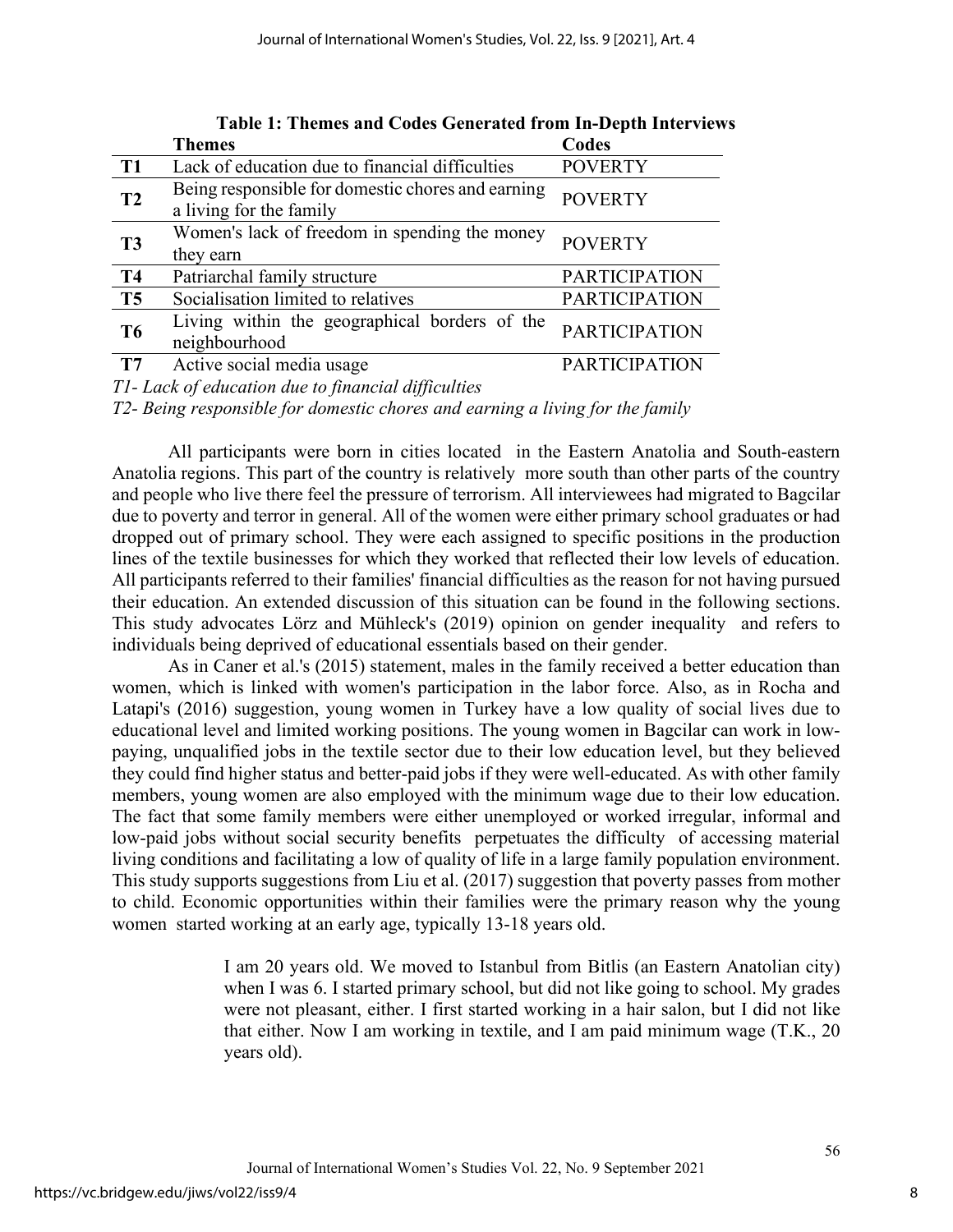The leading cause of household poverty was identified as the heads of households, generally uneducated, not liking work or being unable to find suitable jobs. Although young women wanted to continue their education, they could not because the parents failed to take responsibility for providing sufficient support for the family. Y.G. mentioned this situation as:

> I wish I could go to school, but my family said that this was not possible (Y.G., 19 years old).

As Cerrato and Cifre (2018) pointed, these circumstances led the women to take on responsibilities both in and outside the home at very early ages. However, even women working outside the home have to fulfill their domestic responsibilities. The condemnation of men who do housework in the patriarchal society reinforces this situation and increases women's workload at home. This study's results regarding women's obligation to manage both their work-life and also fulfilling domestic responsibilities align with findings reported in much of the available literature (Cerrato & Cifre, 2018; Mirza, 2017).

> There are five children in our family, and my father is sick so my mother stays at home to take care of him. One of my brothers is married and he cannot support us much financially. My other brother and I are working and taking care of both our parents and our two siblings (G.G., 23).

> I had to drop out of school in grade 7 due to financial opportunities. For a while, I took care of my siblings, and afterward, with the help of an acquaintance, I started working in the textile shop in my neighborhood (Z.O., 23 years old).

Due to the lack of birth control awareness, women in the household frequently conceive. Since abortion is forbidden in Islamic beliefs, a woman who becomes pregnant does not have an abortion even if she does not have a caring condition and still gives birth in these challenging conditions. For these reasons, the household population is high.

In general, we have large families (K.G., 20 years old).

The large household population and the poverty-environment causes poor living standards for the people. Moreover, the government has not developed inclusive policies for the unqualified labour force and low wages. These findings support Deere et al. (2012) and Murphy's (2015) statements about low wages for unskilled women labour.

According to Islamic belief, difficult living conditions are associated with destiny. A bad event is seen as the threshold of the person. Most of the young women attributed their poverty to fate and accept the situation. They expressed the belief that they could only dream of reaching prosperity if they married someone who was well off.

> I would wish for a house by the sea if we had the means; nevertheless, our neighborhood is charming (C.O., 20 years old).

> I don't think I will be working in a textile shop 'til I die. If fate so decrees, I will marry someone and look after my children (C.T., 20 years old).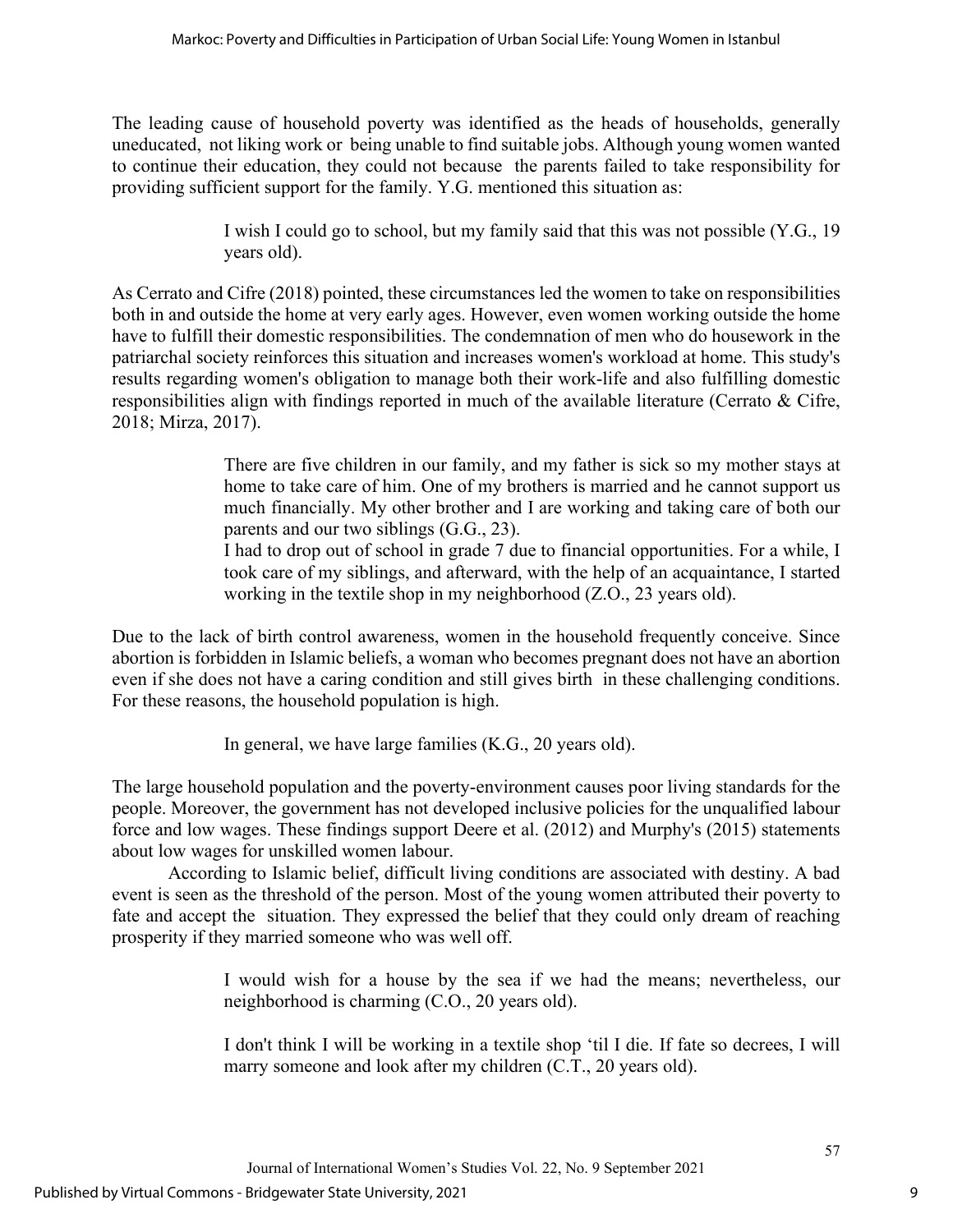One day, I will get married; therefore, I am preparing my trousseau (Y.G., 19 years old).

I think my family will approve the person I will marry (C.O., 20 years old).

Due to the patriarchal family structure, conservative mindset in Turkey and young women's wishes to get marry as soon as possible, this research presents different findings than the literature suggests about European poverty (Ayllón & Gábos, 2017; Dieckhoff & Gash, 2015). Young women in Europe are not looking for ways out of poverty through marriage. Unfortunately, the prevailing opinion is that both financial well-being and getting rid of the male-dominated family order can be possible by entering another man's protection. This situation stems from the widespread opinion in the Middle East society. Both because of the Islamic belief and as a symbol of patriarchy, the duty of providing the household's economic livelihood is attributed to the man. The man has to ensure the welfare of his household. Under the influence of this endemic view, women expect not to work, do what their husbands want them to do, obey and be owned in return.

#### *T3- Women's lack of freedom in spending the money they earn T4- Patriarchal family structure*

The patriarchal family structure is prevalent in Turkey. The case study determined that the poverty experienced by young women was much more severe than that of the men in their households because of the dominant culture. Conservatism, gender inequality and their impacts on women's poverty are evident in patriarchal family structures. As Enneli and Enneli (2017) revealed in their study, according to the respondents, men and young boys were at the top of the household hierarchy, followed by women in patriarchal families.

As Caner et al. (2015) states, gender roles in Turkey are primarily defined by the fact that it is a patriarchal society, and women's primary role is to take care of their families and homes. Kingsnorth's (2013) assertion, discrimination against women, includes restraining them from acting freely and independently, requiring women to be mindful of how they dress, talk and behave, and imposing other restrictions as to how they express themselves.

> I wear a headscarf, and I think I look better this way. I feel comfortable when I wear long and loose-fitting clothes (P.D., 20 years old).

> I started wearing a headscarf when I started working. I feel comfortable this way (S.E., 18 years old).

Also, it is a unique contribution of this study to the literature that households respect the young women working in the textile sector more than they respect those who do not work outside of the home. In this context, it can be said that working women in patriarchal family structures are in stronger positions than non-working women. Concerning decisions within their households about purchases, participants reported that women who earn money have more rights to speak than women who do not. The young women described this system:

> Since my mother was also working, my grandmother was taking care of my siblings. When she passed away, I started taking care of my siblings and dropped out of school in grade 8. Right now, my siblings are going to school, so I have fewer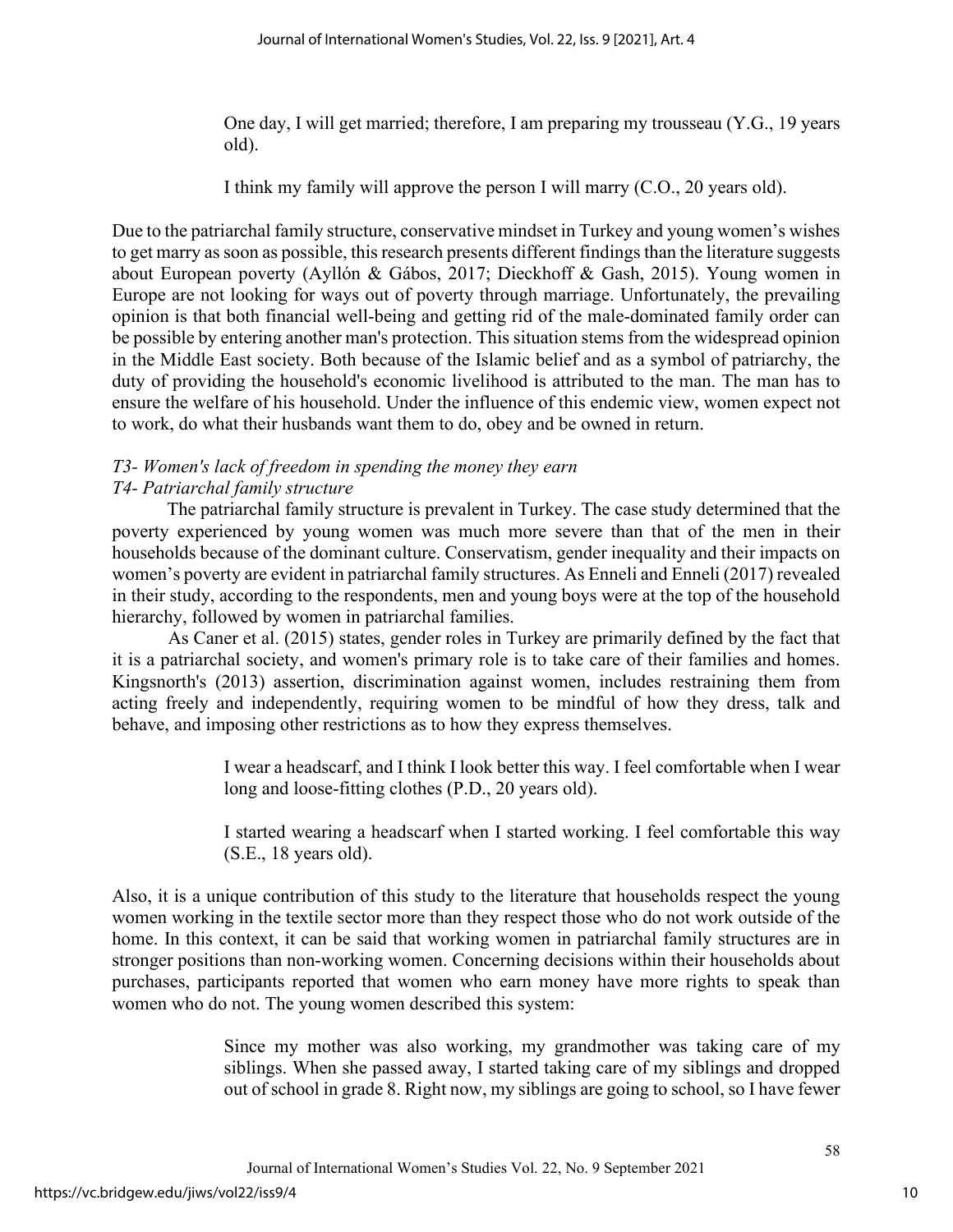chores to do at home. I am working and, at the same time, entering exams to finish high school (E.D., 22 years old).

To be honest, I enjoy working and sewing in the textile shop, more than taking care of my siblings at home. Because there I get to spend time with my peers and take pleasure in creating something (C.O., 20 years old).

As Malgesini and Babovic (2018) mentioned in their study, violence against women is an accepted behavior in patriarchal family structures. In this environment, women generally justify violence or ignore its effects. This is again a pattern passed down from generation to generation. In Turkey's case, many young women had been exposed to physical violence. More than half of the participants stated that they had frequently fought with their fathers and brothers. Many had suffered verbal and physical violence. Verbal violence and insult are also seen as a way to restrain women. The men in the house intimidate women with this method and continue their hegemony. Participants mentioned that recently married close relatives had been subjected to violence committed by their husbands. The respondents provided their opinions on domestic violence:

> My father is a very strict person; that's why in general I talk with my brothers when I need permission for something (O.G., 18 years old).

Since women do not have economic freedom, they are obliged to continue their lives in this environment of abuse.

> My sister's husband abuses her; he does not do anything good for his family. But my father and brother do not want her to get a divorce (C.T., 20 years old).

The main reasons for the women's poverty were identified by the respondents as 1) low education levels; 2) men's reluctance to work outside the home; 3) men's irresponsible spending habits; 4) the lower wages paid to women concerning the same jobs compared to men; 5) the perception that women's primary responsibility is managing household chores; and 6) the fact that women have to spend the money they earn for household expenses. Bonnet et al. (2019) mentioned that in less developed and developing countries, women have to work in low-paying jobs for long hours and generally lack any legal security or union rights; however, all respondents have social security in the sample of this study. All of the interviewees were highly satisfied to be employed in a job with insurance. I.M. expressed,

> I am paid minimum wage. I do not work on weekends, which is a good thing. I have social security (I.M., 18 years old).

Young women first entered the workshop as unskilled workers and then gained skills by learning sewing. They see this as a self-improvement and are satisfied with this production skill. The young women expressed their satisfaction:

> I work in a textile shop. At first, I was in the packaging section, and later I learned how to sew. I enjoy doing this work more (C.D., 21 years old).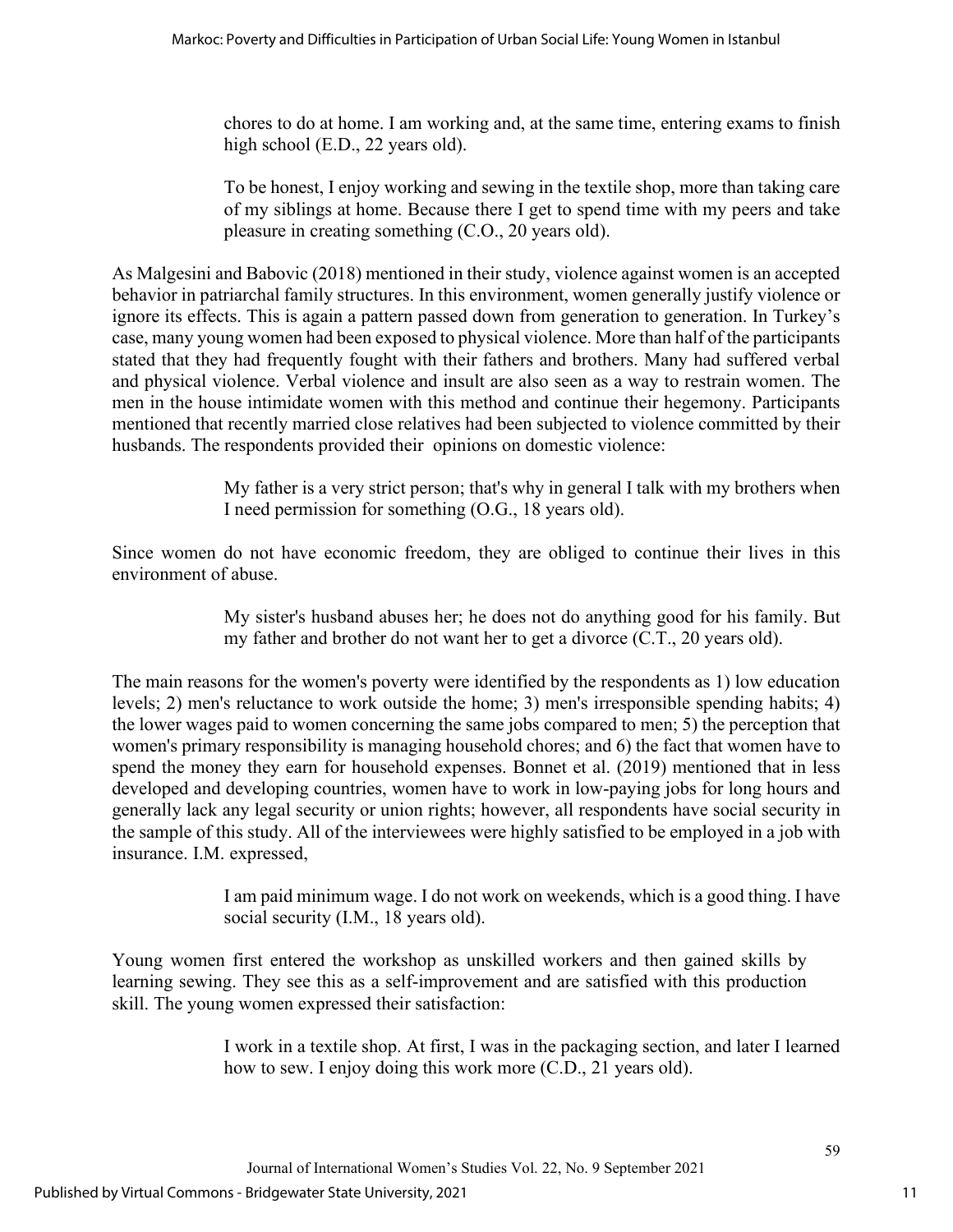I am happy that I gained the skill of sewing myself in this workshop (T.K., 20 years old).

The women participating in this research expressed their willingness to continue their education if they have opportunities to do so. This situation can be seen as an expression that they are aware of the lack of education as the reason for their harsh living conditions. The young women interviewed in this study expressed their opinions concerning these issues:

> Since my sister and I started working at an early age; we want our younger sister to get an education (G.G., 23 years old).

> If I had the chance to go to school, maybe I would have been able to work in a wellpaid job and even buy myself a house. That house would be along the coastline of Istanbul (C.O., 20 years old).

> Considering that I currently work in a textile shop, what I wish being one of those who design these products (K.K., 18 years old).

Most women had found the individual enterprise for which they worked through acquaintances and had accepted the jobs only after having been approved by the men in their families. Because men in the family do not allow their women relatives to work with someone they do not know or trust due to honor issues.

My father knows the owner of my workplace very well (K.G., 20 years old).

The young women are voiceless over how their wages were subsequently spent; most of their incomes were used for family expenses.

> I take some allowance out of the money I earn and give the rest to my father. My father spends the money for the expenses of the house. My brother is about to get married, so we have many expenses. And during this period, I support my family for the expenses of the house (T.K., 20 years old).

All of the participants believed that living costs in Istanbul is high so they choose to rest at home during their off days. The young women expressed their opinions of their working conditions:

> I think living costs in Istanbul are very high; however, living in our neighborhood is more affordable (I.M., 18 years old).

> I rest during my off days. Otherwise, if I decide to go out, I would have to spend much money (Z.O., 23 years old).

## *T5- Socialisation limited to relatives*

Although unmarried young women were working and contributing to their family incomes, the men in the family still perceived them as burdens whose honor needed protection. Although the study's participants' wages contributed to their families' budgets, the patriarchal family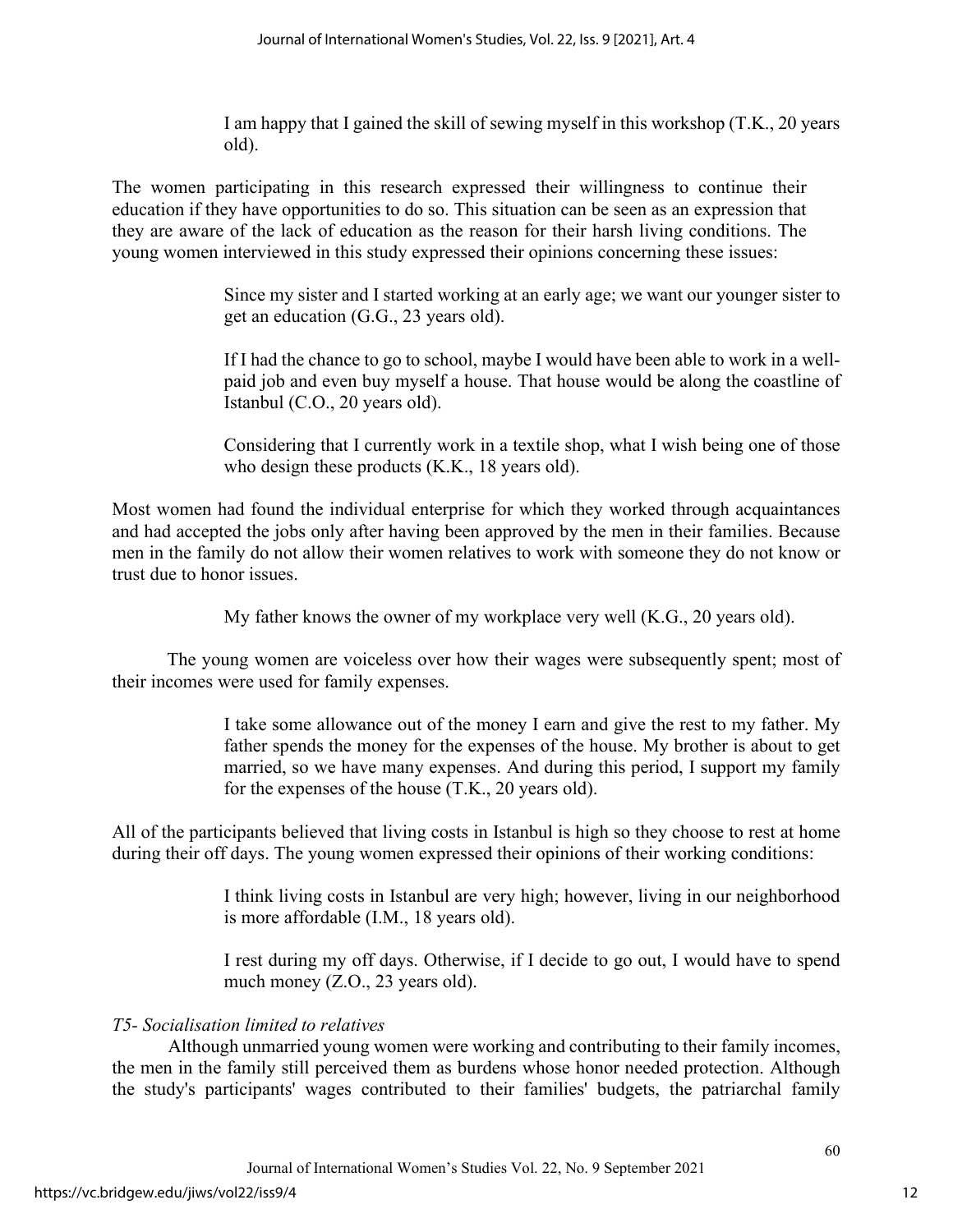structure prevented them from visiting physical spaces outside of their homes and workplaces without informing and receiving permission from the men of their households.

> My brother does not allow me to go anywhere alone other than the textile shop. I have been living in Istanbul since I was born, but I hardly go outside our neighborhood. I may visit our close relatives. On the other hand, traveling too much requires much money (R.G., 24 years old).

> I enjoy sitting on the terrace of our home during the summer. We have visitors coming by. But in winter I get bored staying all the time indoors (K.K., 18 years old).

It is considered improper in Turkish society for young women to befriend people other than trusted relatives. In fact, despite being long-settled residents of Istanbul, the women had not even had the opportunity to explore and experience the city. This was because young women cannot go outside of their neighbourhoods unless accompanied by a man from their family. Many families think that women should marry someone from their immediate circle.

> My family does not allow me to go outside except visiting a few of our relatives at their homes. It is not pleasant to walk on the streets looking around. I know how my family feels about this (K.G., 20 years old).

> I use Whatsapp to communicate with kiths and kins. However, my brother always wants to see who I am talking with and does not allow me to talk with strangers. I would not want anyone in our neighbouhood to speak ill of me (Y.G., 19 years old).

> I feel much more comfortable when we spend time with women only (E.K., 20 years old).

> Henna nights are the times we have the most fun. It is very comfortable with only girls around (B.K., 18 years old).

> This weekend, my sister is going to have an engagement ceremony. We have been preparing for this event. I am really excited. It is a happy day for our family. It will be fun for me too (I.M., 18 years old).

According to Avolio and Di Laura's study (2017), women's participation in social life worldwide had improved by the 1980s, but case study findings show a contradiction. In the 2000s, it was seen that women had barriers to participate in urban life. Ferragina et al. (2013) pointed out that intellectual capital is most significant in urban spaces, the living space of an individual is much more extensive, but in this study, the living space of young women is limited to homes, relatives' homes and limited parts of the neighborhood.This means that women's poverty and preclusion from participating in urban life still continues in Turkey in 2020s.

*T6- Living within the geographical borders of the neighbourhood*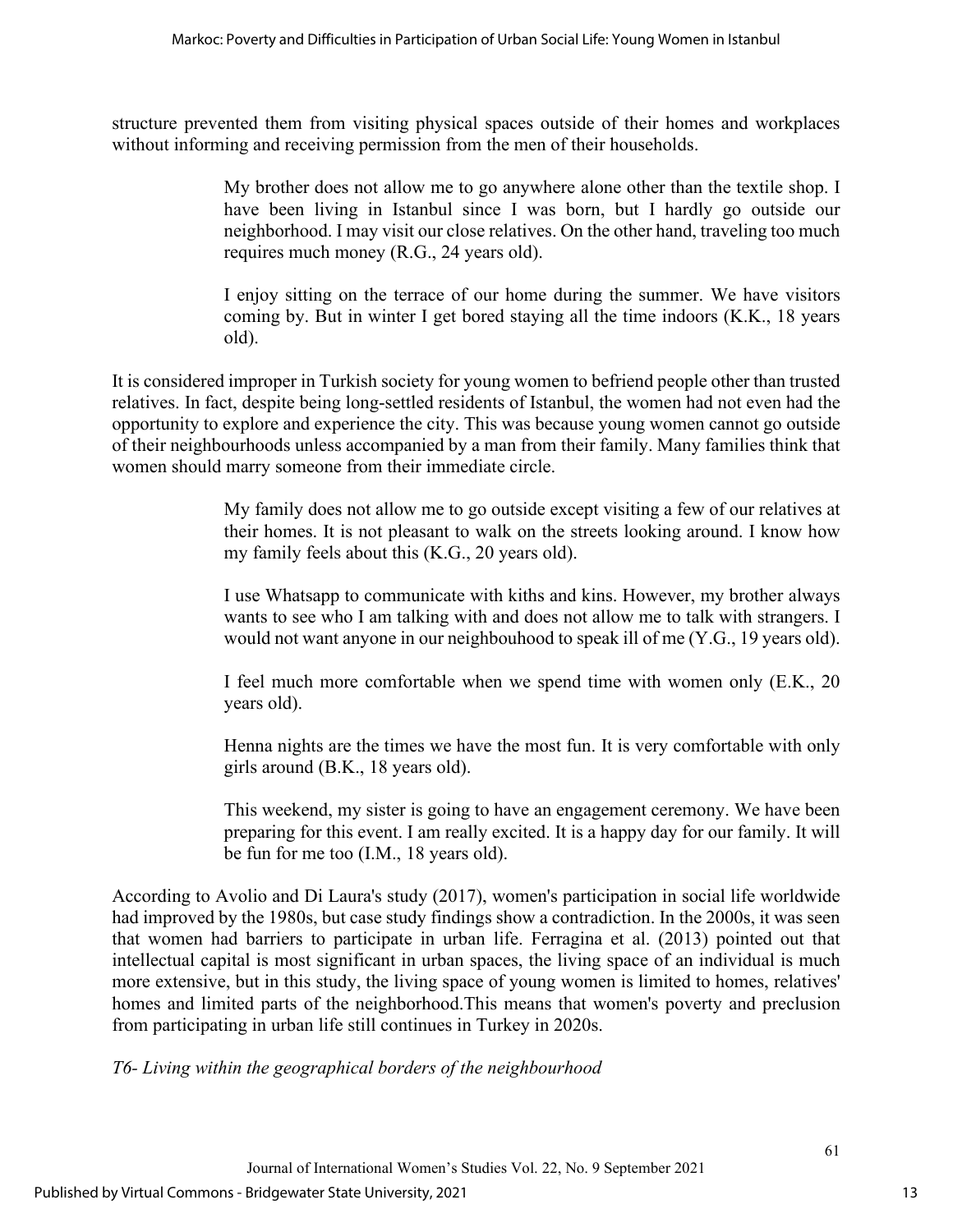Since the socialization of women outside the household is believed to pose a risk to women's honor, their participation in other avenues of social interaction is totally forbidden.

> In the wintertime, my brother picks me up from work and takes me home (K.K., 18 years old).

> I do not visit my relatives at home if there is a man there who is my age (Z.O., 23 years old).

All of the participants reported that they were deprived of participating in social and cultural activities. In general, their socialization is limited and only occurs under the guidance and supervision of male household members.

I don't have to leave the neighborhood at all in my daily life (I.M., 18 years old).

My mother's closest friend is my aunt. She is married to a relative of my father. We are very close to them (E.M., 24 years old).

I don't have any friends from school years (Y.M., 24 years old).

## *T7- Active social media usage*

The literature review identified poverty among women at the community and household levels (Bradshaw et al., 2017; Corsi et al., 2016). These concerns were identified in the case study. Women experienced the effects of poverty at the household level in the forms of violence and pressure; they experienced it on a community scale based on a conservative lifestyle and they experienced it on a social scale with regards to the problems they face with social participation. The young women cannot physically participate in social activities due to poverty and views about the roles of different genders in households.

> Our family did not allow us to take the tram and go to the coastline (C.O., 20 years old).

I am inquisitive about Yıldız Park in Istanbul (B.K., 18 years old).

This study determined that the social participation of the young women participants was limited to home visits with trusted relatives. Although all of the interviewees spent significant parts of their lives in Istanbul, they did not know the city. They reported taking all kinds of available opportunities to build their understanding of the city, one of which is social media.

I follow the whole world on Instagram (E.K., 20 years old).

Under these constraints, the participants found ways to experience the world through the Internet, which they accessed through their smartphones. Those women who were not pleased with the roles attributed to them by their families, community and society engaged with social media as a means to fulfill their need to express themselves. Thus, although these women did not physically know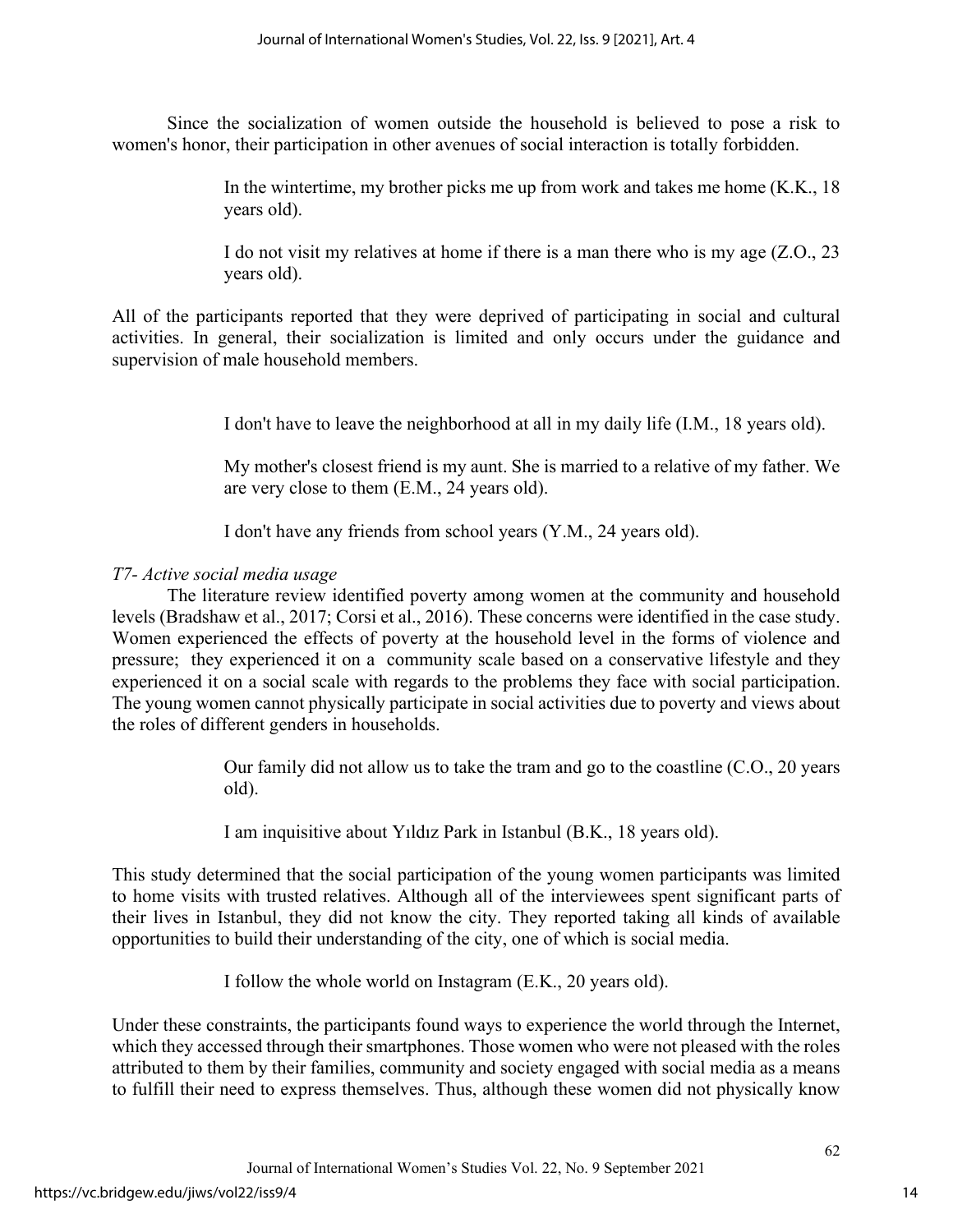the city in which they lived and worked, they were aware of many global-scale issues. Elhai et al. (2017) mentioned that advances in communication technologies in recent years had enabled social participation over virtual platforms on a global scale. This study, in which Istanbul data is discussed, is in line with Elhai et al.'s findings.

I see the whole world through social media. (K.K., 18 years old)

I follow celebrities on Instagram. Of course, they have a different life (E.M., 24 years old)

Women use social media platforms to communicate with an outer world which they cannot physically participate in. This phenomenon was marked amongst the study's participants. Social media played an essential role in the lives of young women; they described themselves as being attached to their smartphones.

My highest cost is my smartphone expenses (S.K., 18 years old).

The women mostly engaged with Instagram and shared photos and comments as a means to fulfill their desires.

> I love taking photos. Then I post them on Instagram. But I don't post photos of myself; I post photos of flowers, trees, nature and animals (S.Y., 18 years old).

For young women, doing something different and sharing it with more people is in demand as a vital self-realization step. Women use hashtags to announce their posts to more people. These hashtags, which are related to the interests of the young women, range from housework (#titizkadinlar, #evisi, #temizlikfikirleri) and domesticity to handcrafting (#benimhobim, #elisidunyasi, #emekcikadinlar) and fashion (#salmodasi, #hijabfashion, #hijabstyle). Besides, young women aim to expand their networks by using hashtags (#tesetturgiyim, #hijab, #hijabers, #hijabtutorial, #hijaberscommunity), expressing that they are veiled and wearing hijab.

Since the male households controlled the social media activities of some of the women, they were sometimes obliged to set up anonymous profiles to interact with the world. These accounts were generally hidden from the men of their households and made these women feel free. Almost all of the women reported being active social media users.

## **Conclusion**

This study, conducted with young, poor women working in the textile sector in Istanbul, found that the belief that poverty was fate was common among participants. Poverty shows parallelism with the conservative tendencies of family structures in Turkey. Many individuals perceive poverty as fate and resign themselves to accepting his/her situation. The young women who were interviewed in this study were not aware of the exact causes and consequences of poverty. They expressed the belief that they could only dream of reaching prosperity if they married someone who was well off.

Despite the decline in Turkish gender inequality that began in the 2000s, women's positions in households, communities and society has not changed. The young women who participated in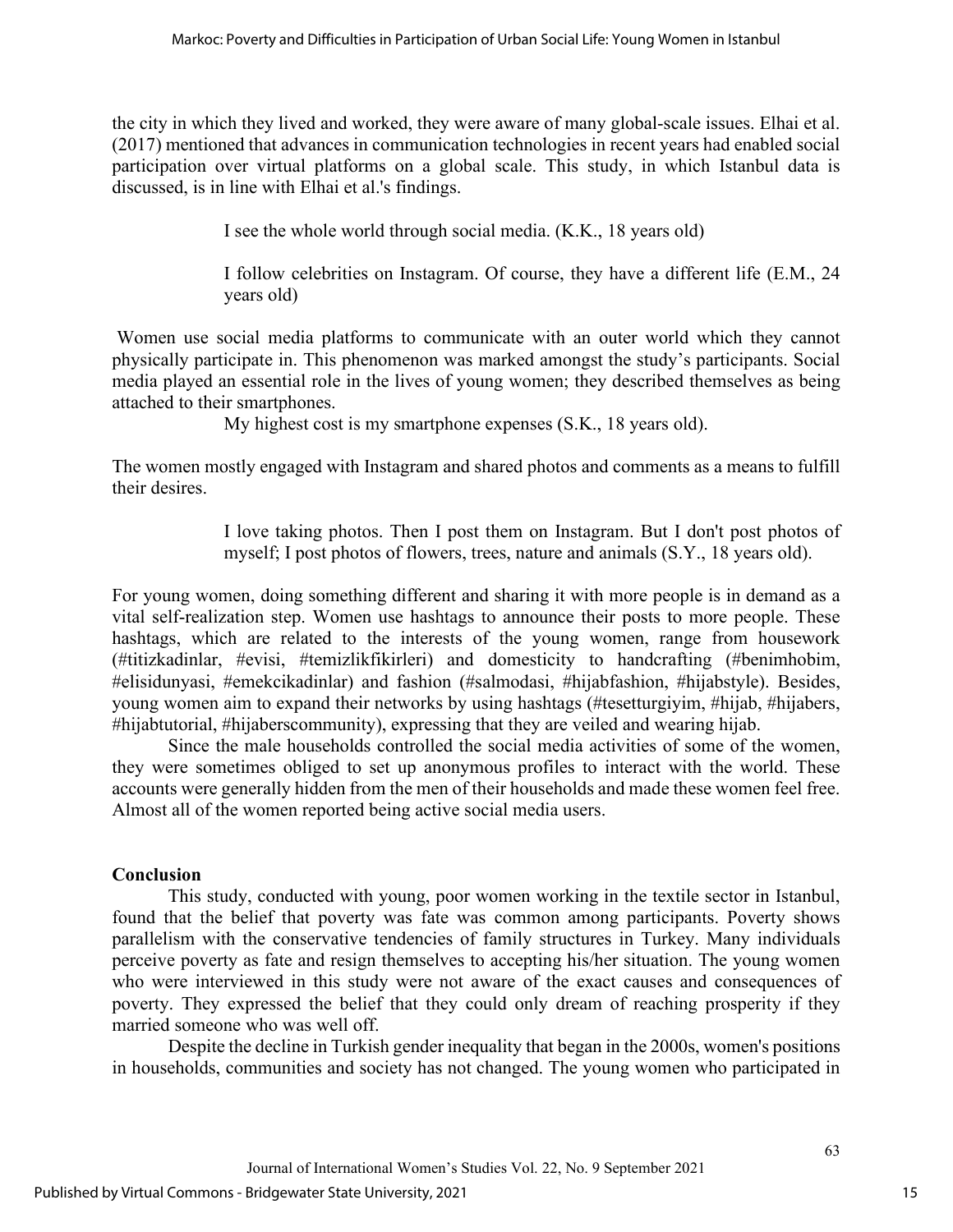this study live under the oppression of their patriarchal families, as well as under the widespread verbal and physical violence against women of all ages by men.

As in other developing countries, gender roles in Turkey are primarily defined by the fact that it is a patriarchal society, and women's primary role is to take care of their families and homes. The woman accepts her social position without questioning due to the socialization and education she has received, and she cannot benefit from the advantages that her work-life brings since her responsibilities have increased. Due to the patriarchal family structure and conservative mindset in Turkey, this research presents different findings than the research exploring and describing European poverty.

This study concluded that many women who live under the pressure of poverty and gender inequality might demonstrate a high incidence of social media use as a means of liberation from their unsatisfactory living conditions. This is the original contribution to the furtherance of academic knowledge made by this paper.

Women's indifference to society and themselves creates a vicious cycle; it seems complicated for egalitarian policies targeting women to be fruitful. Also, the women pointed out that if they had a chance, they would continue their education to get better positions in their professional lives . Many poor women lacking sufficient educational attainment due to poverty could improve their status by enrolling in courses launched by local administrations. Although social policies developed by centralized administration or vocational courses launched by local administrations such as college preparatory subjects, textile design, tailoring and entrepreneurship may help mitigate poverty to some extent, women suffer the most from poverty due to the social roles attributed to them. Local governments, in collaboration with the Ministry of Family and Social Policies, can assist women in getting social support to combat the patriarchal society dynamics and prevent a radical solution.

Women's awareness is essential to get out of this vicious cycle of poverty and low level of social participation. Social media can provide young women with increased awareness of some vital issues regarding women that they may have otherwise not been aware of had they not accessed social media content. For this reason, it should be seen as an easy and effective start for the Ministry of Family and Social Policies to raise women's awareness of specific issues by working with some social media agencies. While the whole world is being digitalized, education and learning have also taken a different dimension in the virtual environment. It is a very accessible possibility for women to acquire different skills and vocational training through distance learning. However, the awareness of women and their families of issues impacting them directly should be reinforced by deep-rooted state policies and subesquently announced and circulated via social media.

#### **Acknowledgments**

This research received no specific grant from any funding agency in the public, commercial or not-for-profit sectors.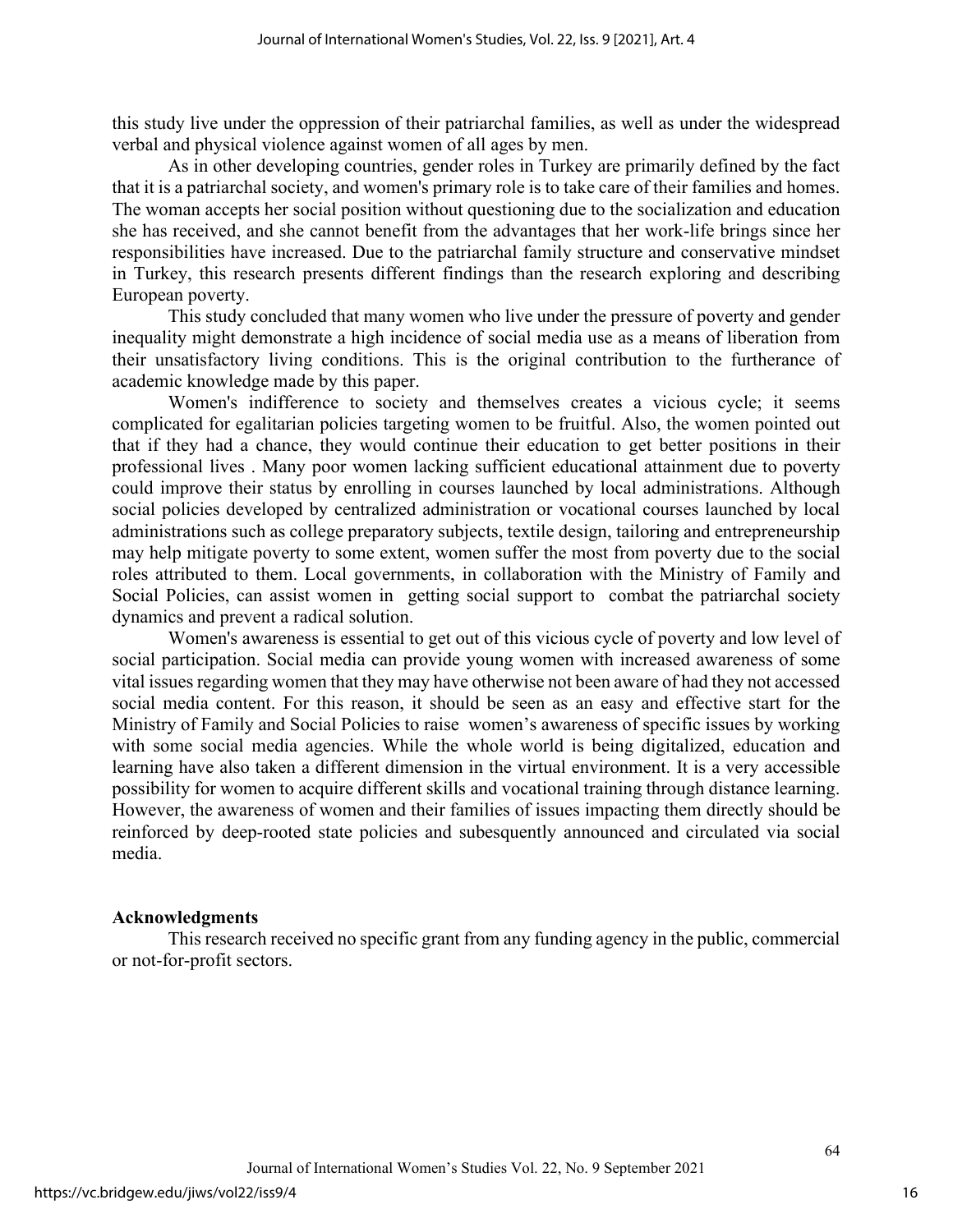## **References**

- Avolio, B.E., & Di Laura, G. (2017). The progress and evolution of women's participation in production and business activities in South America. *CEPAL Review*, 122, 35-62.
- Ayllón, S. & Gábos, A. (2017). The Interrelationships between the Europe 2020 Poverty and Social Exclusion Indicators. *Social Indicators Research,* 130, 1025–1049.
- Balkir, C. (1995). Less Developed Regions and Regional Development Policies in Turkey. *European Urban and Regional Studies*, 2(3), 253–264.
- Bonnet, F., Vanek, J. & Chen, M. (2019). *Women and Men in the Informal Economy A Statistical Brief.* Manchester, UK: WIEGO.
- Bradshaw, S., Chant, S. & Linneker, B. (2017). [Gender and poverty: What we know, don't know](https://www.tandfonline.com/doi/abs/10.1080/0966369X.2017.1395821)  [and need to know for agenda 2030,](https://www.tandfonline.com/doi/abs/10.1080/0966369X.2017.1395821) *Gender, Place & Culture,* 24(12), 1667-1688.
- Bradshaw, S., Chant, S. & Linneker, B. (2019). [Challenges and changes in gendered poverty:](https://www.tandfonline.com/doi/abs/10.1080/13545701.2018.1529417)  [The feminization, de-feminization, and re-feminization of poverty in Latin](https://www.tandfonline.com/doi/abs/10.1080/13545701.2018.1529417)  [America,](https://www.tandfonline.com/doi/abs/10.1080/13545701.2018.1529417) *Feminist Economics,* 25(1).
- Caner, A. & Guven, C. & Okten Hasker, C. & Sakalli, S. (2015). Gender Roles and the Education Gender Gap in Turkey. *Social Indicators Research*, 124(2).
- Central Bank of the Republic of Turkey, [\(www.evds.tcmb.gov.tr,](http://www.evds.tcmb.gov.tr/) accessed: 21 August 2019).
- Cerrato, J. & Cifre, E. (2018). Gender Inequality in Household Chores and Work-Family Conflict. *Frontiers In Psychology*, 9.
- Chant, S. (2006). Re-visiting the 'feminisation of poverty' and the Undp gender indices: What case for a gendered poverty index?' *LSE Gender Institute New Working Paper Series*, (18), 1-72.
- Chant, S. (2008). The 'feminization of poverty' and the 'feminization' of anti-poverty programs: Room for revision?, *Journal of Development Studies*, 44.
- Chant, S. (2014). Exploring the "feminisation of poverty" in relation to women's work and home-based enterprise in slums of the global south, *International Journal of Gender and Entrepreneurship*, 6 (3).
- Chant, S. (2016). Women, girls and world poverty: Empowerment, equality or essentialism?, *International Development Planning Review*, 38.
- Chant, S. & Datu, K. (2015) Women in Cities: Prosperity or Poverty? The Importance of Multidimensional and Multi-Spatial Analysis, in Charlotte Lemanski and Colin Marx (eds), *The City in Urban Poverty* (Houndmills, Basingstoke): Palgrave Macmillan), 39- 63.
- Chant, S. & Sweetman, C. (2012). Fixing women or fixing the world? 'Smart economics' efficiency approaches and gender equality in development', *Gender and Development*, 20(3).
- Cinar, K. (2020). *Women's Empowerment in Turkey and Beyond*, Routledge Press.
- de Graaf, L., van Hulst, M. & Michels, A. (2015). Enhancing Participation in Disadvantaged Urban Neighbourhoods, *Local Government Studies*, 41(1), 44-62.
- Deere, C.D., Alvarado, G.E. & Twyman, J. (2012). Gender inequality in asset ownership in latin america: Female owners vs. household heads, *Development and Change,* 43(2).
- Dieckhoff, M. & Gash, V. (2015). Unemployed and alone? Unemployment and social participation in Europe', *International Journal of Sociology and Social Policy*, 35.
- [Elhai, J. D.,](https://cyberpsychology.eu/about/editorialTeamBioFullProfile/1552) [Hall, B. J.,](https://cyberpsychology.eu/about/editorialTeamBioFullProfile/1553) [Levine, J. C.,](https://cyberpsychology.eu/about/editorialTeamBioFullProfile/1554) & [Dvorak, R. D.](https://cyberpsychology.eu/about/editorialTeamBioFullProfile/1555) (2017). Types of smartphone usage and relations with problematic smartphone behaviors: The role of content consumption vs.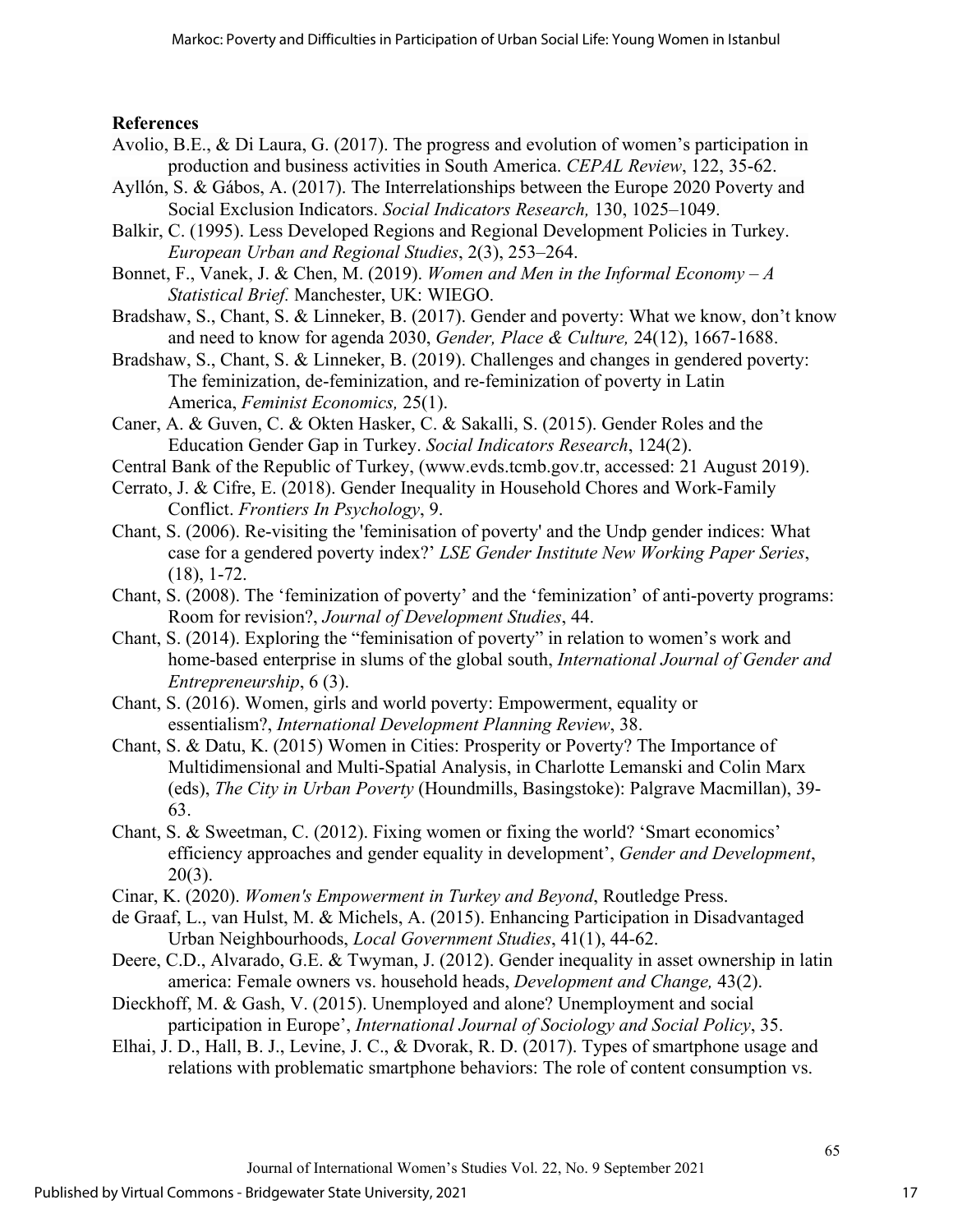social smartphone use. *Cyberpsychology: Journal of Psychosocial Research on Cyberspace*, 11(2).

Ellemers, N. (2018). Gender Stereotypes, *Annual Review of Psychology*, Vol. 69, pp. 275-298.

- Enneli, H.C. & Enneli, P. (2017). Reinforcement and erosion of traditional gender roles among young people in a poor metropolitan area of Turkey, *Journal of Youth Studies,* 20(3), 349-365
- Erman, T. & Hatiboglu, B. (2017). [Rendering responsible, provoking desire: Women and home](https://www.tandfonline.com/doi/abs/10.1080/0966369X.2017.1382448)  [in squatter/slum renewal projects in the Turkish context'](https://www.tandfonline.com/doi/abs/10.1080/0966369X.2017.1382448), *Gender, Place & Culture*, 24(9).
- Ferragina, E., Tomlinson, M. & Walker, R. (2013). *Poverty, participation, and choice: The legacy of Peter Townsend,* York: Joseph Rowntree Foundation.
- Fontanella, L., Sarra, A. & Di Zio, S. (2020). Do Gender Differences in Social Institutions Matter in Shaping Gender Equality in Education and the Labour Market? Empirical Evidences from Developing Countries. *Social Indicators Research* 147, 133–158.
- Fisher, B. & Naidoo, R. (2016). The Geography of Gender Inequality. *PLOS ONE*. 11. e0145778.
- Gecgin, E. & Taskiran, G. (2018). *Gender & Cultural Studies*. IJOPEC.
- Gocmen, I. (2014). Religion, politics and social assistance in Turkey: The rise of religiously motivated associations, *Journal of European Social Policy*, 24 (1).
- Hamzaoglu, M , Konuralp, E . (2019). Geleneksel Toplumlarda Namus Olgusu ve Namus Cinayeti: Türkiye Örneği . *Journal of Women Studies* , 1 (18) , 51-65 .
- Hyejin, N. & Kim, K.S. (2015). Revisiting the 'feminization of poverty' in Korea: Focused on time use and time poverty, *Asia Pacific Journal of Social Work and Development*, 25(2).
- International Labour Office (1996). Child Labour Surveys, *Results of methodological experiments in four countries 1992-93*, ISBN 92-2-110106-1., Geneva.
- Istanbul Chamber of Commerce (2015). *2014 Annual Report*, Istanbul.
- Kim, S., Park, G., Sim, S., Hong, G. (2018). A study on the opportunity costs of gender educational inequality. J. Women Econ., 15, 1–20.
- Kingsnorth, R. F., Wolcott, L., & Lonnquist, K. (2013). The Influence of Plaintiff Gender on the Judicial Decision to Grant Civil Restraining Orders: A Replication and Analysis. *Violence Against Women*, 19(5), 579–601.
- Kinias, Z. & Kim, H. (2012). Culture and gender inequality: Psychological consequences of perceiving gender inequality. Group Processes & Intergroup Relations - Group Process Intergroup Rela. 15. 89-103. 10.1177/1368430211408940.
- Kossek, E.E., Su, R., & Wu, L. (2017). "Opting Out" or "Pushed Out"? Integrating Perspectives on Women's Career Equality for Gender Inclusion and Interventions. *Journal of Management*, 43(1), 228–254.
- Liu, C., Esteve, A. & Treviño, R. (2017). Female-headed households and living conditions in Latin America, *World Development*, 90(C).
- Lörz, M. & Mühleck, K. (2019). Gender differences in higher education from a life course perspective: transitions and social inequality between enrolment and first post-doc position, *High Education*, 77, 381–402.
- Malgesini, G. & Babovic, M. (2018). Gender-based Violence and Poverty in Europe, , *EAPN Gender and Poverty WG* -Briefing # 2.
- Marcella C., Botti, F. & D'ippoliti, C. (2016). The gendered nature of poverty in the Eu: [Individualized versus collective poverty measures,](https://www.tandfonline.com/doi/abs/10.1080/13545701.2016.1146408) *Feminist Economics,* 22(4).